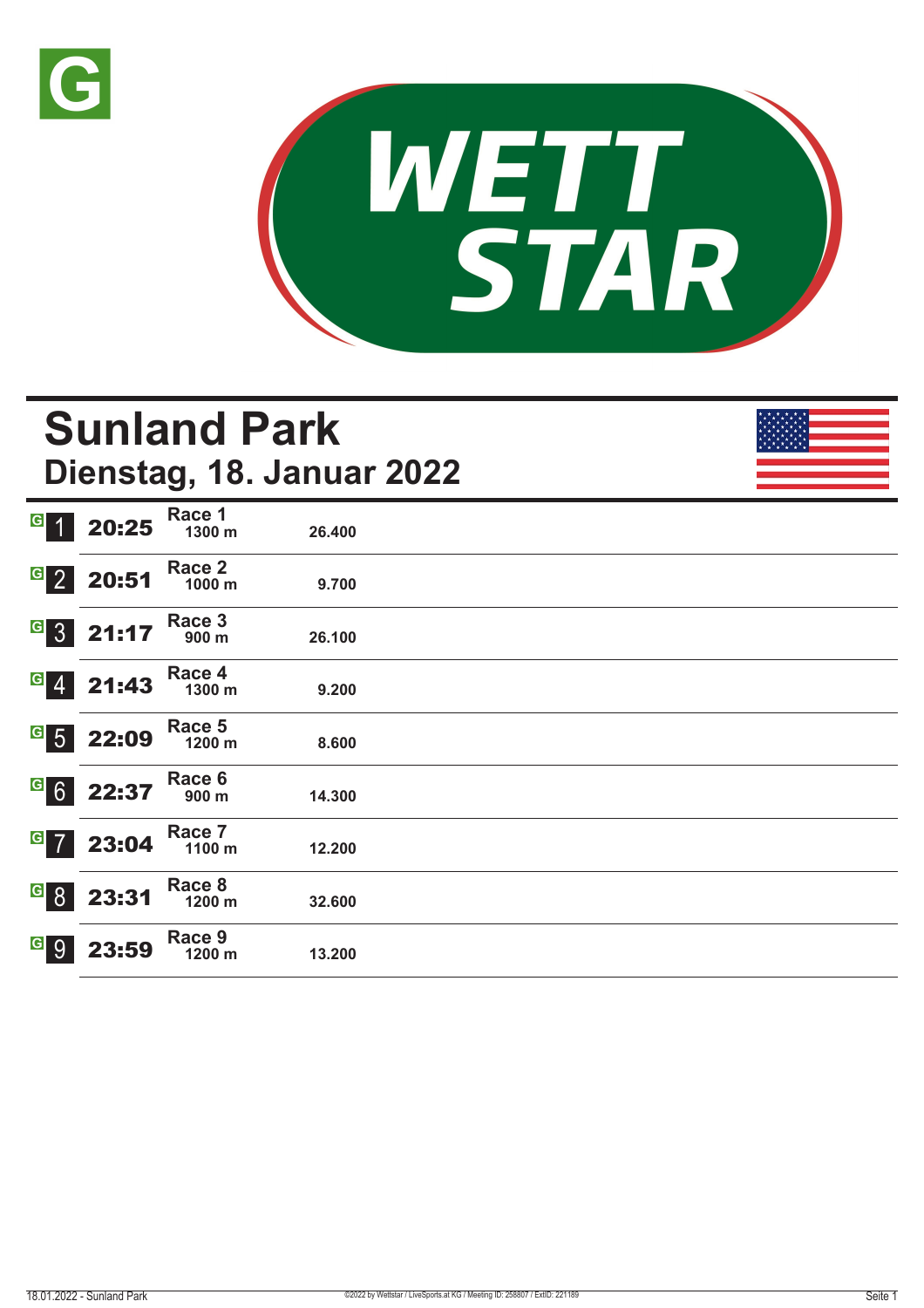| 18.01.2022 - Sunland Park     |                           | Rennen#11          |                        |                         | Seite 2 |
|-------------------------------|---------------------------|--------------------|------------------------|-------------------------|---------|
| <b>WANN STARTET IHR PFERD</b> |                           |                    |                        |                         |         |
| All Chrome                    | Daddy Heat                | I Am A Soul Man    | <b>Monterey Secret</b> | Smoken Houdini          |         |
| Allergic To Logic             | Desert Beauty             | Icy Cape           | Noworriestoday         | Spankey Thunder         |         |
| Appeartotrust                 | <b>Emotion N Devotion</b> | Ize A Crafty Gal   | Olive County           | Speed Seal              |         |
| Axis Charm                    | F S Positrack             | Jazzie Dream       | Orgullo Mio            | Stormin Texason         |         |
| <b>Bingos System</b>          | Feisty Halo               | Jazzy Heat         | Patriot                | <b>Tandem Drive</b>     |         |
| <b>Bluegrass Faith</b>        | <b>Flaming Besitos</b>    | Jedi Jennie        | <b>Platinum Greek</b>  | The Pacesetter          |         |
| <b>Bonfire Party</b>          | <b>Flying Phantom</b>     | Kiss Me D Oro      | Poof He's Gone         | Time To Rumble          |         |
| <b>Bully Ride</b>             | Gogo Oxbow                | Kris' Wild Kat     | Postmanfourtyeight     | <b>Tiz For Real</b>     |         |
| <b>Bumblebee</b>              | Gold Mist                 | Launch Light Dream | Quantum Bull           | Travelin Lady           |         |
| Catability                    | Gone Quick                | Long Ranger        | Raise Our Flag         | <b>Tyger Tennessee</b>  |         |
| Cathryn Valentina             | Hennessy's Squirt         | Maria's Tower      | Raisebeforetheflop     | U S N Caden             |         |
| Color Me Gone                 | High On Life              | Max A Million Rss  | Right For You          | <b>Unbridled Diva</b>   |         |
| Connie's Linda                | Hook Em                   | Midnight Special T | Secret's Double        | <b>Valentine Divine</b> |         |
| Crystal Who                   | <b>Hot Charlie</b>        | Mighty Oaks Magic  | Seven Rooney           | Watford                 |         |
| D Oro Canyon                  | Hot Lil Mess              | Miss Easygo        | Sister Lou             | White Walls             |         |

#### **WANN STARTET IHR JOCKEY / FAHRER...**

| Aldo Arboleda<br>Enrique Portillo Gomez<br><b>Frank Reves</b><br>Jorge Carreno<br>Jr. Miquel T. Fuentes<br>Luis A. Fuentes | ، 4.8<br>7.8<br>2,3,5,6,7,8,9<br>6.9<br>1.9<br>1,3,4,5,6 | Alejandro Medellin<br>Erick Medellin<br>Gerardo Vera<br>Jose Miguel Vazquez<br>Juan Carlos Rivas<br>Luis Negron | 2.7.9<br>2,4,5,7,8,9<br>3,4,5,7,8 | Alfredo Sigala<br>Francisco Amparan<br><b>Hector Aldrete</b><br>Jr. Alfredo J. Juarez<br>Kelsi Purcell<br>Luis Ramon Rodriguez | 1,2,7,8<br>5,6<br>2.4.5.6.7.8.9<br>7.9<br>4,5,6,7,9 |  |
|----------------------------------------------------------------------------------------------------------------------------|----------------------------------------------------------|-----------------------------------------------------------------------------------------------------------------|-----------------------------------|--------------------------------------------------------------------------------------------------------------------------------|-----------------------------------------------------|--|
| Miquel A. Perez<br>Ron Beverly Jr.                                                                                         | 1,4,5,8<br>3,5,7                                         | Rigo Sarmiento                                                                                                  | 4.5.8.9                           | Roimes Chirinos                                                                                                                | 1,2,3,5,8,9                                         |  |

#### **WANN STARTET IHR TRAINER...**

| Adam Uballe          |         | Alberto Amparan          |       | Alfredo Marquez Casillas  | 4,5     | Alvaro Hinoios          |           |
|----------------------|---------|--------------------------|-------|---------------------------|---------|-------------------------|-----------|
| Arturo Chavez        |         | Bart G. Hone             | 5.9   | <b>Bernadette Barrios</b> | 1,2,3,7 | Casey T. Lambert        | 4.6       |
| Danny Morales        |         | Dick Cappellucci         | 4.5   | Don A. Young              | 5.7     | Ever Olauin             |           |
| Filiberto Quiroz     | 5,7     | Francisco Magana Padilla | 6     | Frankie H. Martinez       |         | Gary W. Cross           | 1,8,9     |
| Grea Green           |         | Gregorio Frias           |       | Hermenegildo G. Aldavaz   |         | Jackie E. Riddle        |           |
| Jeff D. Hudson       | 5.7     | Jennifer Holmes          |       | Jim I. Lewis              |         | Jimmy C. Collier        |           |
| Joel H. Marr         | 1,3,9   | Jr. Jose R. Gonzalez     | 4,5   | Jr. Kenneth K. Chadborn   | 2.8     | Lee J. Gutierrez        | 1,4,6,8,9 |
| Luis C. Rojero       | 2,7,8,9 | Lynette Baldwin          | 8.9   | Michael W. Joiner         |         | Miquel A. Villalobos    |           |
| <b>Nancy Summers</b> | 4.7.9   | Paul A. Smith            | 4,5,7 | Phillip J. Clemmer        |         | Robert Van Crowell      |           |
| Rodney C. Richards   |         | Ruben Pavan              |       | Simon J. Buechler         |         | Sr. Clifford C. Lambert | 5,9       |
| Terri Rust           |         | Todd W. Fincher          | 2.3   |                           |         |                         |           |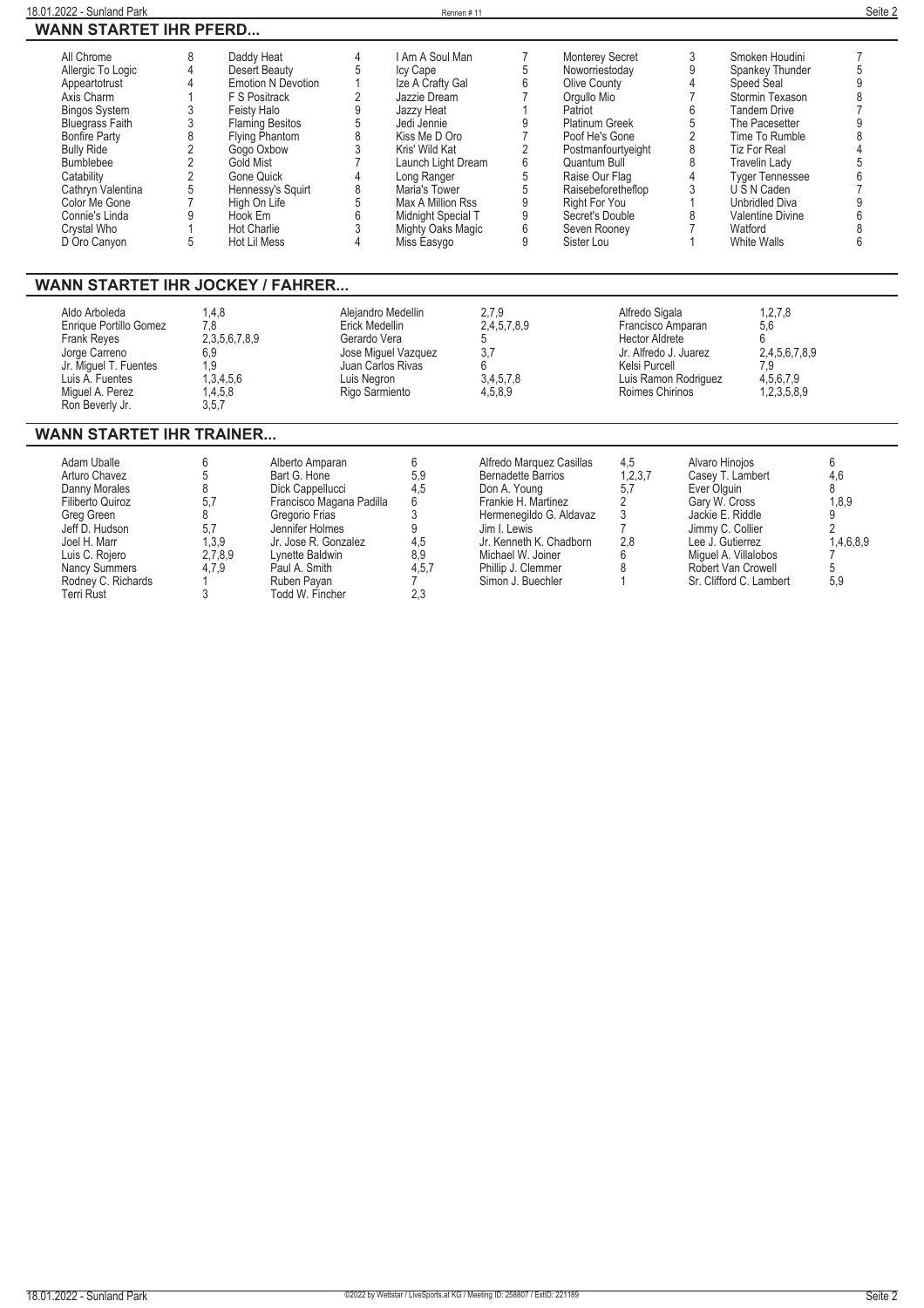| 18.01.2022 - Sunland Park |         | $\cdot$ $\sim$<br>Seite 3 |
|---------------------------|---------|---------------------------|
|                           | Rennen# |                           |

| 20:25 |  |  |
|-------|--|--|

#### **Race 1 Rennpreis: 26.400**

**1300 m 26.400** 

**Flach**

**FOR REGISTERED NEW MEXICO BRED MAIDENS, FILLIES THREE YEARS OLD. Weight, 121 lbs.** 

| 1300                                                                                                                  |                                                                                                                       |                                                                              |                               |                              |                                                                                             |                                                                                                                                                                          |
|-----------------------------------------------------------------------------------------------------------------------|-----------------------------------------------------------------------------------------------------------------------|------------------------------------------------------------------------------|-------------------------------|------------------------------|---------------------------------------------------------------------------------------------|--------------------------------------------------------------------------------------------------------------------------------------------------------------------------|
| <b>Axis Charm</b><br>q<br>54.9<br>Box: 1                                                                              | 3j. kastanie S (Axiomatic - Marti's Charm)<br><b>Trainer: Bernadette Barrios</b><br>Besitzer: Larry E. Young          | 01.01 Sunland Park<br>29.11 Zia Park<br>01.11 Zia Park<br>12.10 Zia Park     | 3<br>10<br>10<br>9            | 1000<br>1100<br>1000<br>1100 | 44,9 Alfredo Sigala<br>48,6 Alfredo Sigala<br>54,4 Alfredo Sigala<br>44.9 Francisco Amparan | Shelly d'Oro, Jazzy Heat, Axis Charm<br>Wileo Proceed, Mamie's Warrior, Way Rite<br>Queen Gladys, Midnightonthenile, Wrexham<br>Foxy Red, Corrina Corrina, Desert Spirit |
| <b>Alfredo Sigala</b><br>ML: 45.0                                                                                     |                                                                                                                       |                                                                              |                               |                              |                                                                                             |                                                                                                                                                                          |
| <b>Sister Lou</b><br>$\overline{\mathbf{2}}$<br>54.9                                                                  | 3j. dunkelbr S (Laugh Track - Grand Consequ<br>Trainer: Rodney C. Richards<br>Besitzer: Branson, Scott And Vasquez,   | 14.12 Zia Park<br>15.11 Zia Park                                             | 5<br>7                        | 1200<br>1200                 | 26,9 Casey Chavez<br>40.1 Francisco Amparan                                                 | Delia, Corrina Corrina, Desert Spirit<br>Suertuda, Right For You, Desert Spirit                                                                                          |
| Box: 2<br>ML: 7,0<br>Aldo Arboleda                                                                                    |                                                                                                                       |                                                                              |                               |                              |                                                                                             |                                                                                                                                                                          |
| <b>Jazzy Heat</b><br>3<br>54.9                                                                                        | 3j. dunkelbr S (Monterey Jazz - Baby Vamp)<br>Trainer: Lee J. Gutierrez<br>Besitzer: Amanda Sweeten                   | 01.01 Sunland Park<br>14.12 Zia Park<br>15.11 Zia Park<br>12.10 Zia Park     | 2<br>4<br>4<br>4              | 1000<br>1200<br>1200<br>1100 | 6,0 Miguel Perez<br>10,6 Miguel Perez<br>29.8 Roimes Chirinos<br>62,4 Alejandro Medellin    | Shelly d'Oro, Jazzy Heat, Axis Charm<br>Delia, Corrina Corrina, Desert Spirit<br>Suertuda, Right For You, Desert Spirit<br>Foxy Red, Corrina Corrina, Desert Spirit      |
| Box: 3<br>ML: 45,0<br>Miguel A. Perez                                                                                 |                                                                                                                       | 10.09 Albuquerque                                                            | 5                             | 1100                         | 12.1 Erick Medellin                                                                         | Bernice Who, Foxy Red, Right For You                                                                                                                                     |
| <b>Emotion N Devotion</b><br>4<br>3j. dunkelbr S (Proceed - I Like Tricks)<br>Trainer: Joel H. Marr<br>54.9<br>Box: 4 | Besitzer: Perea, Louis J. And Marr, Ter                                                                               |                                                                              |                               |                              |                                                                                             |                                                                                                                                                                          |
| Jr. Miguel T. Fuentes<br>ML: 55,0                                                                                     |                                                                                                                       |                                                                              |                               |                              |                                                                                             |                                                                                                                                                                          |
| <b>Crystal Who</b><br>5<br>54.9                                                                                       | 3j. rotbraun S (Abstraction - Grand Lely Drive)<br>Trainer: Simon J. Buechler<br>Besitzer: Stevens, Sam E. And Steven | 01.01 Sunland Park                                                           | 6                             | 1000                         | 4,6 Miguel Fuentes, Jr.                                                                     | Shelly d'Oro, Jazzy Heat, Axis Charm                                                                                                                                     |
| Box: 5<br>ML: 7,0<br>Luis A. Fuentes                                                                                  |                                                                                                                       |                                                                              |                               |                              |                                                                                             |                                                                                                                                                                          |
| <b>Right For You</b><br>6<br>Trainer: Gary W. Cross<br>54.9<br>Box: 6<br>ML: 3,0<br><b>Roimes Chirinos</b>            | 3j. grau/bra S (Right Rigger - Dance For You)<br>Besitzer: Samuel F. Henderson                                        | 15.11 Zia Park<br>26.09 Zia Park<br>10.09 Albuquerque<br>15.08 Ruidoso Downs | $\overline{2}$<br>6<br>3<br>4 | 1200<br>1100<br>1100<br>1000 | 10,3 Tracy Hebert<br>4.7 Jimmy Coates<br>8,0 Jimmy Coates<br>3,7 Jimmy Coates               | Suertuda, Right For You, Desert Spirit<br>Quetzalcoatl, Foxy Red, Chippster<br>Bernice Who, Foxy Red, Right For You<br>Sunny Jewel, Caliche, Run Like The Wind           |
| Ergebnis:                                                                                                             | Quoten:                                                                                                               |                                                                              |                               |                              |                                                                                             |                                                                                                                                                                          |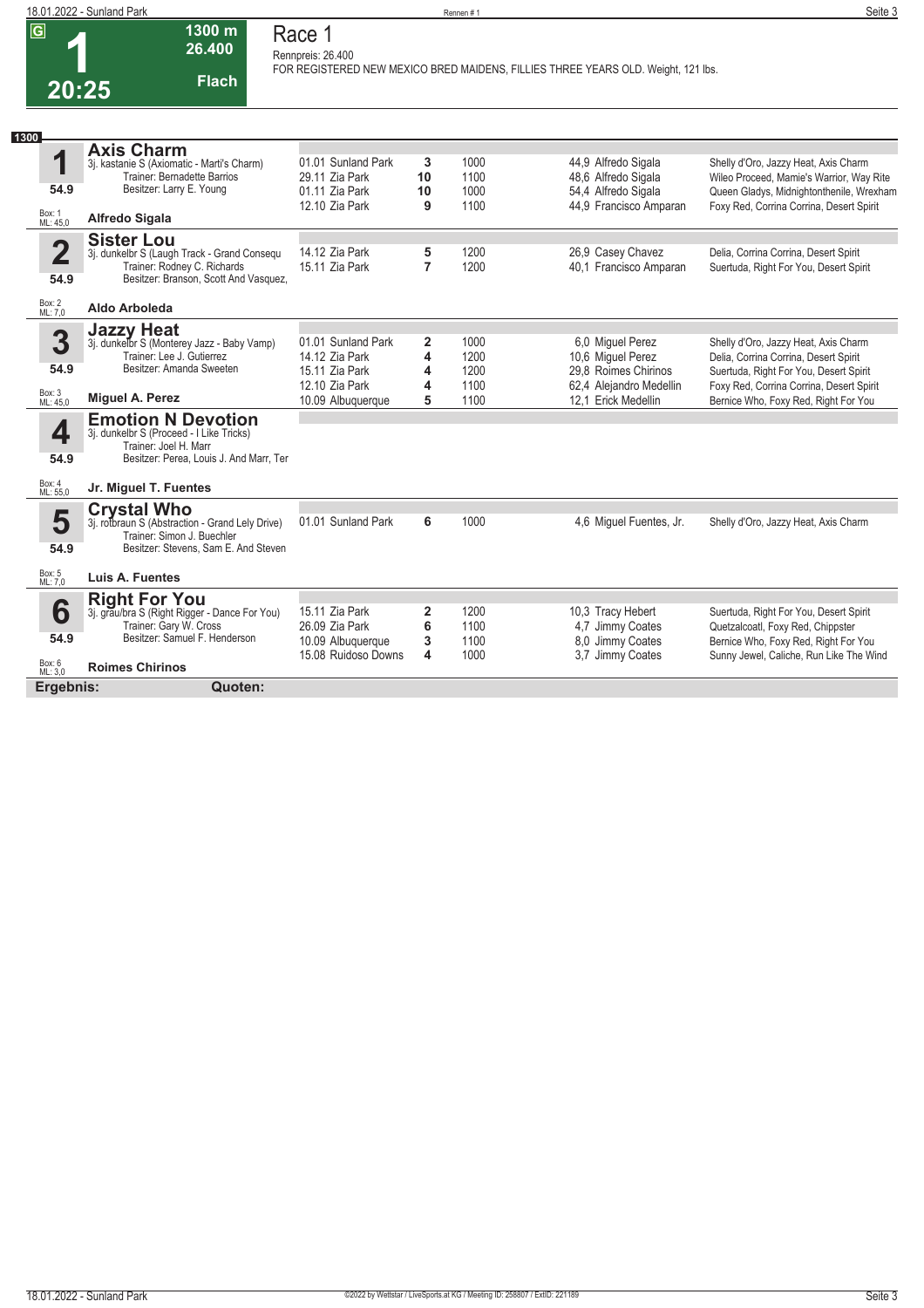## **Race 2 Rennpreis: 9.700**

**1000 m 9.700** 

**Flach**

FOR FOUR YEAR OLDS AND UPWARD WHICH HAVE NEVER WON THREE RACES. Four Year Olds, 122 lbs.; Older, 124 lbs. Claiming<br>Price \$5,000 (Condition Eligibility Preferred). New Mexico Bred Claiming Price \$6,250.

| 1000                    |                                                |                     |                         |      |                         |                                              |
|-------------------------|------------------------------------------------|---------------------|-------------------------|------|-------------------------|----------------------------------------------|
|                         | <b>Catability</b>                              |                     |                         |      |                         |                                              |
| 1                       | 7j. rotbraun W (Discreet Cat - Clancy Rivers)  | 17.09 Albuquerque   | 10                      | 1200 | 28.8 Erick Medellin     | Indian Dragon, Besitos Criminales, Grandpa   |
|                         | Trainer: Jr. Kenneth K. Chadborn               | 01.09 Albuquerque   | 3                       | 1000 | 4.3 Erick Medellin      | Magic Journey, Bully Ride, Catability        |
| 54.0                    | Besitzer: Mary Lee Pinkerton                   | 18.02 Turf Paradise | $\overline{7}$          | 1200 | 3.7 Enrique Gomez       | All American Hero, Baltimore Beecho, Call    |
|                         |                                                | 27.01 Turf Paradise | $\overline{2}$          | 1100 | 4.2 Enrique Gomez       | Blue Skye Jade, Catability, Avalon King      |
| Box: 1<br>ML: 3,0       | <b>Erick Medellin</b>                          | 07.01 Turf Paradise | $\overline{\mathbf{2}}$ | 1000 | 41,3 Enrique Gomez      | Sermon By The Sea, Catability, Blue Skye J   |
|                         | <b>Poof He's Gone</b>                          |                     |                         |      |                         |                                              |
| $\overline{\mathbf{2}}$ | 4j. dunkelbr W (Indian Firewater - Dangerous   | 07.11 Zia Park      | 1                       | 1000 | 2.2 Luis Rodriguez      | Poof He's Gone, Jewel Of Navarone, Zamb      |
|                         | Trainer: Luis C. Rojero                        | 18.10 Zia Park      | 6                       | 1200 | 7.5 Luis Rodriguez      | Lincoln County Kid, Gambling Cowboy, Flyi    |
| 55.3                    | Besitzer: Bob Matney                           | 28.09 Zia Park      | 1                       | 1200 | 1.5 Luis Rodriguez      | Poof He's Gone, Flight Speed, Tower Of Lo    |
|                         |                                                | 13.08 Ruidoso Downs | $\overline{2}$          | 1200 | 7,4 Alfredo Sigala      | Smooth Blues, Poof He's Gone, It's Over Du   |
| Box: 2<br>ML: 6,0       | <b>Frank Reyes</b>                             | 17.07 Ruidoso Downs | 3                       | 1100 | 40,4 Alfredo Sigala     | Reel Em In. Smooth Blues, Poof He's Gone     |
|                         | <b>F S Positrack</b>                           |                     |                         |      |                         |                                              |
| 3                       | 5j. dunkelbr W (Laugh Track - Grand Consequ    | 01.01 Sunland Park  | 1                       | 1100 | 2.4 Roimes Chirinos     | F S Positrack, Reel Em In, Zesty Jazzman     |
|                         | Trainer: Jimmy C. Collier                      | 05.12 Zia Park      | 5                       | 1100 | 8.1 Luis Fuentes        | Santiago's Tower, Artillery Man, Watford     |
| 56.2                    | Besitzer: Ford And Sorenson Racing             | 01.11 Zia Park      | $\overline{\mathbf{2}}$ | 1300 | 3.0 Alfredo Juarez, Jr. | Sun Treader, F S Positrack, Mickeys Gold     |
|                         |                                                | 17.10 Zia Park      | $\overline{\mathbf{2}}$ | 1200 | 3.9 Luis Negron         | Franks Dehere, F S Positrack, Pub            |
| Box: 3<br>ML: 6,0       | <b>Roimes Chirinos</b>                         | 28.09 Zia Park      | 3                       | 1100 | 15,7 Luis Negron        | Manoso, Stryder, F S Positrack               |
|                         | <b>Bully Ride</b>                              |                     |                         |      |                         |                                              |
| 4                       | 6j. kastanie W (Southwestern Heat - Tailthebul | 14.12 Zia Park      | 4                       | 1000 | 38,5 Alfredo Sigala     | Taino House, Laughing Rockett, Not Today     |
|                         | Trainer: Bernadette Barrios                    | 01.11 Zia Park      | 6                       | 1100 | 57,0 Alfredo Sigala     | Mainframe Judy, Charlie Comanch, Rinesha     |
| 56.2                    | Besitzer: Barrios, Bernadette And Barri        | 24.10 Zia Park      | 6                       | 1100 | 44.0 Rodolfo Guerra     | Mississippi Music, Waylay, Quantico Joe      |
|                         |                                                | 04.10 Zia Park      | 8                       | 1000 | 28.1 Jose Barajas       | No Doubt, W F Rip Tide, S L R Gus McCrae     |
| Box: 4<br>ML: 7.0       | Jr. Alfredo J. Juarez                          | 13.09 Albuquerque   | $\overline{7}$          | 1000 | 8,4 Alfredo Sigala      | Thirsty Junior, Saltie Fire, Litigator       |
|                         | <b>Bumblebee</b>                               |                     |                         |      |                         |                                              |
| 5                       | 6j. dunkelbr W (World Renowned - Glor)         | 14.12 Zia Park      | 5                       | 1000 | 21,9 Miguel Perez       | Taino House, Laughing Rockett, Not Today     |
|                         | Trainer: Frankie H. Martinez                   | 28.11 Zia Park      | 4                       | 1200 | 8.4 Gustavo Herrera     | Rineshaft, Lincoln County Kid, W F Rip Tide  |
| 56.2                    | Besitzer: III Frankie Martinez                 | 08.11 Zia Park      | 9                       | 1600 | 15,7 Miquel Perez       | Me And Jack, Southern Summer, Kick It        |
|                         |                                                | 15.10 Arapahoe      | $\overline{\mathbf{2}}$ | 1100 | 8.5 Hugo Herrera        | Digital Star, Bumblebee, Elusive Flame       |
| Box: 5<br>ML: 7,0       | <b>Alejandro Medellin</b>                      | 17.09 Albuquerque   | 4                       | 1200 | 26,1 Rigo Sarmiento     | Indian Dragon, Besitos Criminales, Grandpa   |
|                         | <b>Kris' Wild Kat</b>                          |                     |                         |      |                         |                                              |
| 6                       | 7j. grau/bra W (Wildcat Heir - Passeporta)     | 22.11 Zia Park      | 3                       | 1300 | 2.3 Alfredo Sigala      | Southern Summer, J J's Crown, Kris' Wild K   |
|                         | Trainer: Todd W. Fincher                       | 24.10 Zia Park      | 9                       | 1200 | 7,4 Aldo Arboleda       | Cairo King, Sigalert, Grey Storm             |
| 56.2                    | Besitzer: William Egert                        | 04.10 Zia Park      | 1                       | 1200 | .7 Aldo Arboleda        | Kris' Wild Kat, Taino House, Soulong         |
|                         |                                                | 18.09 Albuquerque   | 3                       | 1200 | 5.7 Aldo Arboleda       | Mine That Star, Give Em Heck Beck, Kris' W   |
| Box: 6<br>ML: 28,0      | <b>Alfredo Sigala</b>                          | 09.07 Lone Star     | 3                       | 1200 | 3,4 Rodolfo Guerra      | Synthetic Joe, Mists Of Time, Kris' Wild Kat |
| Ergebnis:               | Quoten:                                        |                     |                         |      |                         |                                              |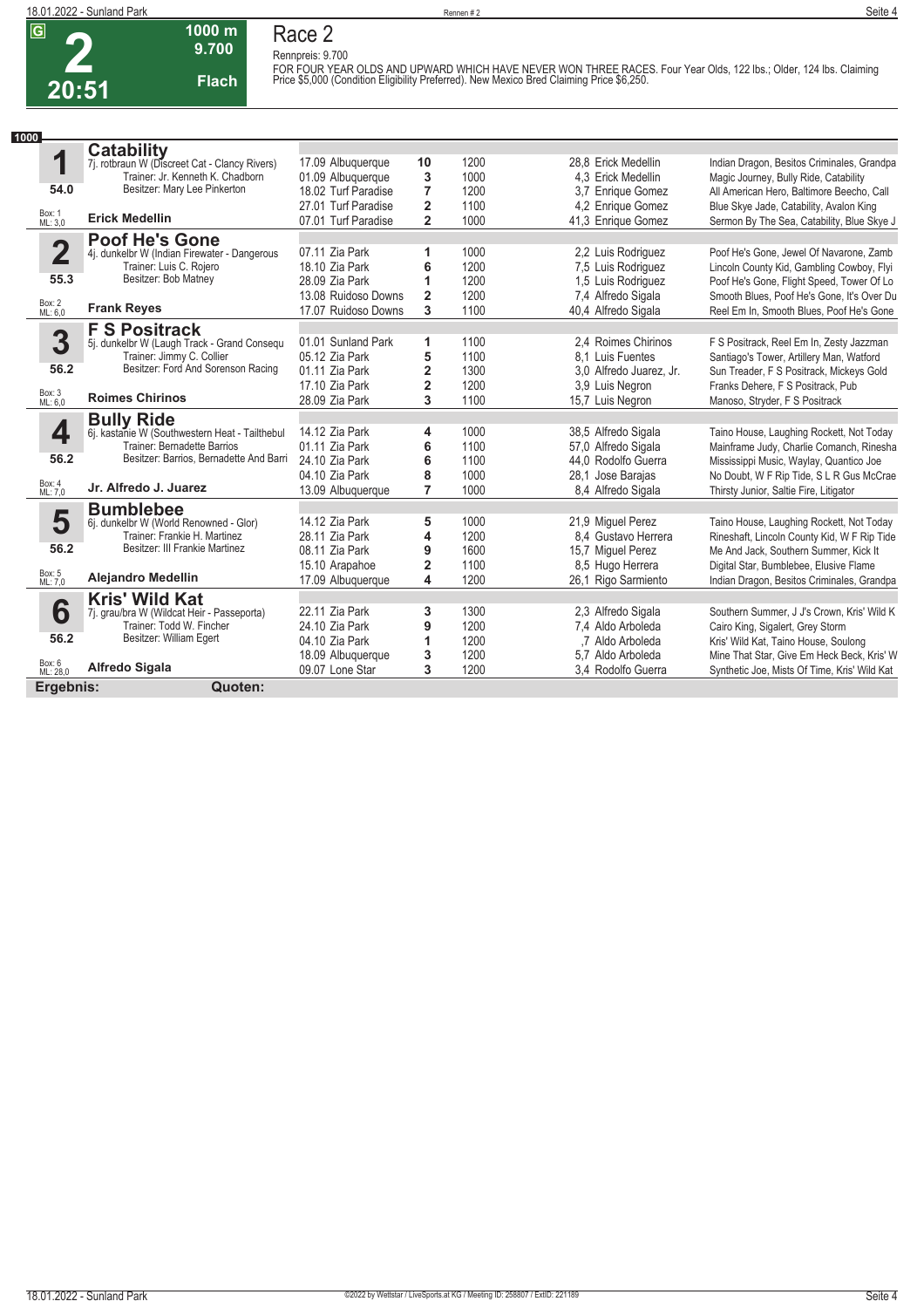**Race 3 Rennpreis: 26.100**

**3 21:17**

#### **900 m 26.100 Flach**

FOR FOUR YEAR OLDS AND UPWARD WHICH HAVE NEVER WON A RACE OTHER THAN MAIDEN, CLAIMING, STARTER, OR TRIAL<br>OR WHICH HAVE NEVER WON TWO RACES. Four Year Olds, 123 lbs.; Older, 124 lbs.

| 900                     |                                                                          |                     |                         |      |                       |                                              |
|-------------------------|--------------------------------------------------------------------------|---------------------|-------------------------|------|-----------------------|----------------------------------------------|
|                         | <b>Gogo Oxbow</b>                                                        |                     |                         |      |                       |                                              |
|                         | 5j. rotbraun H (Oxbow - Ma Billet Doux)                                  | 15.11 Zia Park      | 2                       | 1300 | 11,4 Casey Chavez     | Comet Causey, Gogo Oxbow, Masterclass        |
|                         | Trainer: Terri Rust                                                      | 02.11 Zia Park      | 6                       | 1100 | 27,4 Casey Chavez     | So Cal Memory, Give Em Heck Beck, Raise      |
| 56.2                    | Besitzer: Rust. Terri And Barton Ranch                                   | 13.06 Ruidoso Downs | 1                       | 1000 | 5.2 Casey Chavez      | Gogo Oxbow, Taino House, B A Champion        |
|                         |                                                                          | 06.10 Zia Park      | 6                       | 1200 | 8.8 Casev Chavez      | Midnight Split, Silver Daddy, Inquisiteur    |
| Box: 1<br>ML: 45,0      | <b>Luis Negron</b>                                                       | 21.06 Ruidoso Downs | $\overline{\mathbf{2}}$ | 1100 | 2.3 Luis Rodriguez    | Babo Storm, Gogo Oxbow, C D Poldarc          |
|                         |                                                                          |                     |                         |      |                       |                                              |
| $\overline{\mathbf{2}}$ | <b>Bingos System</b><br>4j. dunkelbr S (Curlin To Mischief - I'm Tops)   | 10.09 Albuquerque   | 7                       | 1000 | 16.0 Erick Medellin   | Quick To Fuss, Nova Star, Motown Mamma       |
|                         | Trainer: Gregorio Frias                                                  | 27.08 Albuquerque   | 5                       | 1200 | 43.8 Erick Medellin   | Little Samurai, Selection Park, Quick To Fus |
| 53.5                    | Besitzer: Gregorio Frias                                                 | 29.05 Sunray Park   | 4                       | 900  | 4.2 Jimmy Coates      | Ize A Crafty Gal, Mama Mia's Rose, Love N    |
|                         |                                                                          | 22.05 Sunray Park   | 3                       | 900  | 1,1 Jimmy Coates      | Recompense, Stone Top, Bingos System         |
| Box: 2<br>ML: 16,0      | <b>Frank Reyes</b>                                                       | 09.05 Sunray Park   | 3                       | 1300 | 1.5 Francisco Amparan | Iroquois Heart, Appeartotrust, Bingos Syste  |
|                         |                                                                          |                     |                         |      |                       |                                              |
| 3                       | <b>Monterey Secret</b><br>5j. kastanie W (Monterey Jazz - Secret Strike) | 01.01 Sunland Park  | 5                       | 1000 | 16,4 Frank Reyes      | Competitive Idea, Mr Paytience, Minister Of  |
|                         | <b>Trainer: Bernadette Barrios</b>                                       | 23.11 Zia Park      | 6                       | 1200 | 34,8 Enrique Gomez    | Mr Money Bags, Competitive Idea, Nifty       |
| 56.2                    | Besitzer: Cesar Mendoza                                                  | 31.10 Zia Park      | 4                       | 1200 | 20,6 Casey Chavez     | Strawberry Whisky, Evacuee, Hollywood He     |
|                         |                                                                          | 28.09 Zia Park      | $\overline{2}$          | 795  | 4,0 J. Villanueva     | Regards Miracle, Monterey Secret, Big Run    |
| Box: 3<br>ML: 11,0      | <b>Jose Miguel Vazquez</b>                                               | 01.09 Albuquerque   | 3                       | 1100 | 12.8 J. Villanueva    | Desert Reward, Hot Charlie, Monterey Secr    |
|                         | Raisebeforetheflop                                                       |                     |                         |      |                       |                                              |
| 4                       | 4j. rotbraun W (Liam's Map - La Milanesa)                                | 30.11 Zia Park      | 3                       | 1200 | 3,2 Tracy Hebert      | Caucus Rules, Give Em Heck Beck, Raiseb      |
|                         | Trainer: Todd W. Fincher                                                 | 02.11 Zia Park      | 3                       | 1100 | 2.6 Tracy Hebert      | So Cal Memory, Give Em Heck Beck, Raise      |
| 55.8                    | Besitzer: Robison, J. Kirk And Robison,                                  | 17.10 Zia Park      | 1                       | 1200 | 3.8 Tracy Hebert      | Raisebeforetheflop, Cost Average, Destiny    |
| Box: 4                  |                                                                          | 24.09 Lrc           | 4                       | 1400 | 1.8 Abel Cedillo      | Perfecto Amor, Mayhem And Chaos, Me Ma       |
| ML: 4.0                 | <b>Roimes Chirinos</b>                                                   | 12.08 Del Mar       | 3                       | 1600 | 1.4 Flavien Prat      | Direct Line, Mongolian Ford, Raisebeforethe  |
|                         | <b>Hot Charlie</b>                                                       |                     |                         |      |                       |                                              |
| 5                       | 6j. kastanie W (My Charlie Brown - Hot For Yo                            | 31.12 Sunland Park  | 6                       | 1000 | 26,7 Ron Beverly Jr.  | Mr Gold Man, Shio, Infinite Optimism         |
|                         | Trainer: Hermenegildo G. Aldavaz                                         | 16.11 Zia Park      | 6                       | 1200 | 8.7 Rodolfo Guerra    | Winnies Own, Full Of Drive, Shio             |
| 56.2                    | Besitzer: Hermenegildo G. Aldavaz                                        | 01.09 Albuquerque   | $\overline{2}$          | 1100 | 5.2 Luis Rodriguez    | Desert Reward, Hot Charlie, Monterey Secr    |
|                         |                                                                          | 15.08 Ruidoso Downs | 3                       | 1100 | 6.6 Enrique Gomez     | Near Genius, My Storm Warrior, Hot Charlie   |
| Box: 5<br>ML: 6,0       | Ron Beverly Jr.                                                          | 31.07 Ruidoso Downs | 4                       | 1100 | 8,1 Casey Chavez      | One Mark, Troubleonthetrack, Desert Rewar    |
|                         | <b>Bluegrass Faith</b><br>5j. dunkelbr W (Bluegrass Cat - Faith Colleen) |                     |                         |      |                       |                                              |
| 6                       |                                                                          | 30.08 Del Mar       | $\overline{\mathbf{2}}$ | 1200 | 20,0 Drayden Van Dyke | Square Deal, Bluegrass Faith, Tap Back       |
|                         | Trainer: Joel H. Marr<br>Besitzer: Robison, J. Kirk And Robison,         | 02.08 Del Mar       | 4                       | 1100 | 3.7 Geovanni Franco   | Square Deal, Big Returns, Pas De Panique     |
| 56.2                    |                                                                          | 04.07 Lrc           | 1                       | 1000 | 4.1 Geovanni Franco   | Bluegrass Faith, Fly The Sky, Hot Socks      |
| Box: 6<br>ML: 22,0      | Luis A. Fuentes                                                          |                     |                         |      |                       |                                              |
| Ergebnis:               | Quoten:                                                                  |                     |                         |      |                       |                                              |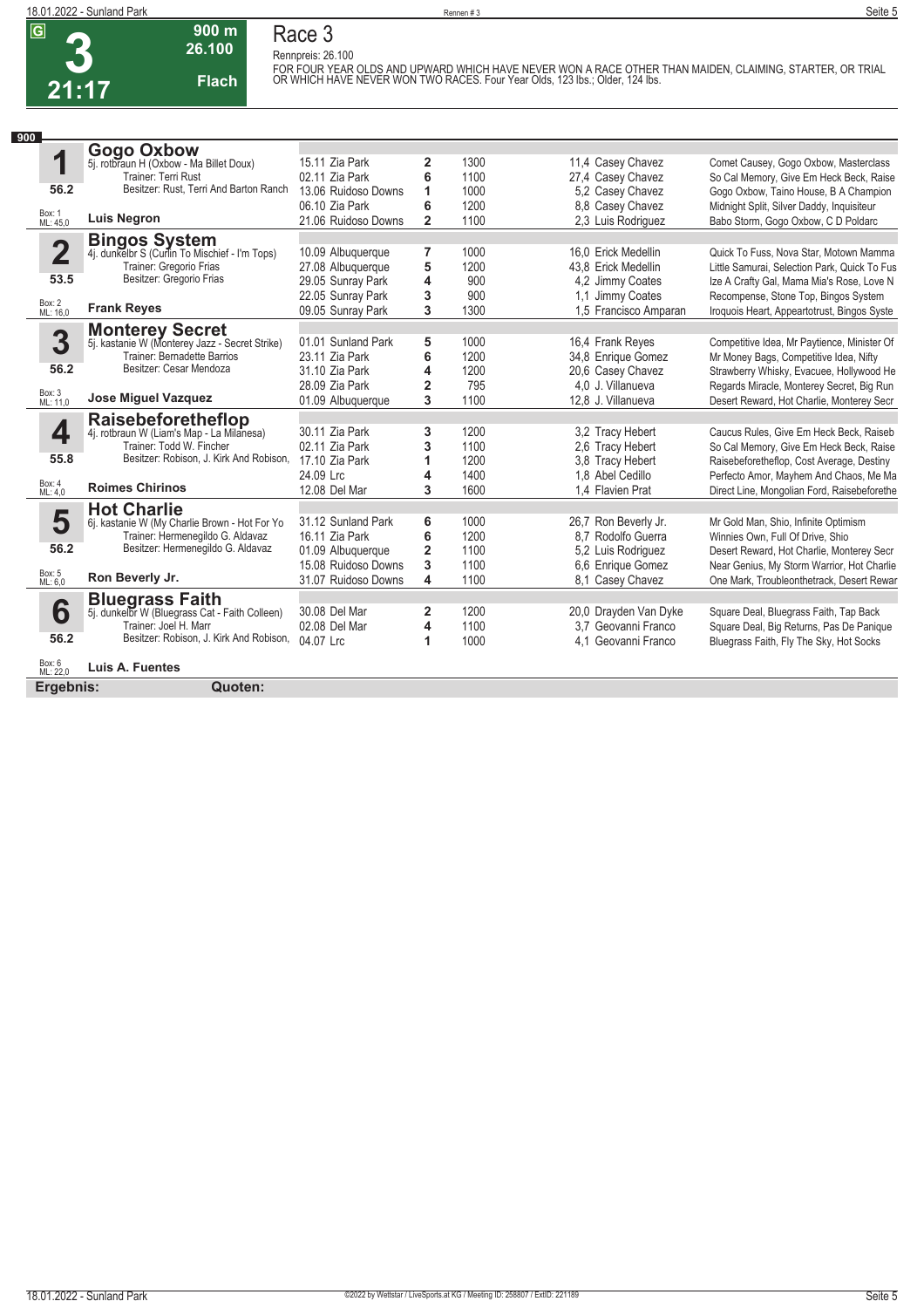### **Race 4 Rennpreis: 9.200**

**Flach**

**1300 m 9.200** 

FOR FILLIES AND MARES FOUR YEARS OLD AND UPWARD WHICH HAVE NEVER WON TWO RACES. Four Year Olds, 123 lbs.;<br>Older, 124 lbs. Claiming Price \$5,000. New Mexico Bred Claiming Price \$6,250.

| 1300                    |                                                                |                      |                         |      |                         |                                               |
|-------------------------|----------------------------------------------------------------|----------------------|-------------------------|------|-------------------------|-----------------------------------------------|
|                         | <b>Olive County</b>                                            |                      |                         |      |                         |                                               |
| 1                       | 6j. kastanie S (Sebastian County - Olive Eye)                  | 06.12 Remington Park | 9                       | 1600 | 34,3 Iram Diego         | Beyound Dreams, Lilly Belle, Yolonda          |
|                         | Trainer: Paul A. Smith                                         | 26.11 Remington Park | $\overline{\mathbf{7}}$ | 1300 | 24,6 Iram Diego         | Dorita's Heart, Faded Memories, Dreamin Ti    |
| 56.2                    | Besitzer: Paul A. Smith                                        | 16.11 Remington Park | 8                       | 1600 | 23,9 Iram Diego         | Tasmin, Beyound Dreams, Lilly Belle           |
|                         |                                                                | 27.10 Remington Park | 8                       | 1600 | 3.3 Iram Diego          | Magic Mindy, Blurred Vision, Big Little Lie   |
| Box: 1<br>ML: 11,0      | <b>Erick Medellin</b>                                          | 06.10 Remington Park | $\overline{\mathbf{2}}$ | 1670 | 6,1 Iram Diego          | Bella Blu, Olive County, Lilly Belle          |
|                         | <b>Hot Lil Mess</b>                                            |                      |                         |      |                         |                                               |
| $\overline{\mathbf{2}}$ | 5j. rotbraun S (Raison d'Etat - Tizzy Fever)                   | 06.12 Zia Park       | 5                       | 1300 | 13,1 Miquel Perez       | Vanna, Irish Cream N Kafe, Sara's Memorie     |
|                         | Trainer: Lee J. Gutierrez                                      | 19.10 Zia Park       | 3                       | 1300 | 15,3 Miguel Perez       | Run Like Kate, Dixie Jen, Hot Lil Mess        |
| 56.2                    | Besitzer: Amanda Sweeten                                       | 12.09 Albuquerque    | 6                       | 1200 | 18.9 Erick Medellin     | Noble Miss, Blue Xchange, Now Playing         |
|                         |                                                                | 04.09 Albuquerque    | 5                       | 1600 | 1.8 Miquel Perez        | Ebb And Flow, Win Like Coach P, Carols Bo     |
| Box: 2<br>ML: 8,0       | Miguel A. Perez                                                | 02.05 Sunray Park    | 5                       | 900  | 3.9 Brian Barraza       | Ize A Crafty Gal, Zenmagic, Sweet Regards     |
|                         | <b>Appeartotrust</b>                                           |                      |                         |      |                         |                                               |
| 3                       | 5j. dunkelbr S (Unbridled Trust - Reappear)                    | 22.12 Turf Paradise  | 3                       | 1600 | 2.2 Luis Valenzuela     | Kandi Spun, Lady Jade, Appeartotrust          |
|                         | <b>Trainer: Nancy Summers</b>                                  | 24.11 Turf Paradise  | 4                       | 1600 | 26,5 Luis Valenzuela    | Blame It On Brew, Heart River, Chewy Che      |
| 56.2                    | Besitzer: Llc Summers Racing                                   | 19.10 Zia Park       | 5                       | 1300 | 8.2 Kelsi Purcell       | Run Like Kate, Dixie Jen, Hot Lil Mess        |
|                         |                                                                | 04.09 Albuquerque    | 4                       | 1600 | 1.6 Duane Sterling      | Ebb And Flow, Win Like Coach P, Carols Bo     |
| Box: 3<br>ML: 6,0       | Luis Ramon Rodriguez                                           | 09.05 Sunray Park    | $\overline{2}$          | 1300 | 3.6 Kelsi Purcell       | Iroquois Heart, Appeartotrust, Bingos Syste   |
|                         |                                                                |                      |                         |      |                         |                                               |
| 4                       | Raise Our Flag<br>4j. dunkelbr S (Mr. Gold Mover - Raised With | 21.11 Zia Park       | 1                       | 1200 | 4.2 Luis Fuentes        | Raise Our Flag, Ms. Lea, Miss Easygo          |
|                         | Trainer: Dick Cappellucci                                      | 26.10 Zia Park       | 4                       | 1600 | 2,4 Luis Negron         | See You At The Top, Partyatthecapital, Ms.    |
| 55.8                    | Besitzer: Rex Williams                                         | 03.10 Zia Park       | 3                       | 1600 | 2,5 Luis Negron         | Divalicious, Partyatthecapital, Raise Our Fla |
|                         |                                                                | 12.09 Albuquerque    | 6                       | 1000 | 6,8 Luis Colon          | Overtide, Quite Lovely, Caycee's Mark         |
| Box: 4<br>ML: 7,0       | Luis A. Fuentes                                                | 01.09 Albuquerque    | 6                       | 1200 | 12.6 Aldo Arboleda      | Dancinstardustlady, Latenite Slewzy, Shoul    |
|                         | <b>Allergic To Logic</b>                                       |                      |                         |      |                         |                                               |
| 5                       | 4j. kastanie S (Smiling Tiger - Sweet Esprit)                  | 14.12 Zia Park       | 6                       | 1200 | 7,9 Alfredo Juarez, Jr. | Michelle Who, Our Soaring Angel, Latenite     |
|                         | Trainer: Jr. Jose R. Gonzalez                                  | 07.12 Zia Park       | $\overline{\mathbf{2}}$ | 1300 | 3.0 Luis Fuentes        | See You At The Top, Allergic To Logic, Feis   |
| 55.8                    | Besitzer: Erin Gonzalez                                        | 07.11 Zia Park       | 1                       | 1200 | 3.2 Luis Fuentes        | Allergic To Logic, Ms Highspeed, Ms Bucks     |
|                         |                                                                | 18.10 Zia Park       | $\overline{\mathbf{c}}$ | 1100 | 2.3 Luis Fuentes        | Bossy Baby, Allergic To Logic, Ms. Lea        |
| Box: 5<br>ML: 4,0       | <b>Rigo Sarmiento</b>                                          | 03.10 Zia Park       | 4                       | 1600 | 1.0 Luis Fuentes        | Divalicious, Partyatthecapital, Raise Our Fla |
|                         | <b>Gone Quick</b>                                              |                      |                         |      |                         |                                               |
| 6                       | 4j. dunkelbr S (Vronsky - Quickly Gone)                        | 07.01 Sunland Park   | 8                       | 1100 | 5,3 Alfredo Juarez, Jr. | Overtide, Questa, Tiz My Hour                 |
|                         | Trainer: Dick Cappellucci                                      | 07.12 Zia Park       | 3                       | 1100 | 1.9 Alfredo Juarez, Jr. | Eyejust Tookcharge, Zippin By U, Gone Qui     |
| 55.8                    | <b>Besitzer: Tina Clements</b>                                 | 29.04 Turf Paradise  | 1                       | 1300 | 2.1 Alfredo Juarez, Jr. | Gone Quick, Always For Money, Copper Wi       |
|                         |                                                                |                      |                         |      |                         |                                               |
| Box: 6<br>ML: 5,0       | Jr. Alfredo J. Juarez                                          |                      |                         |      |                         |                                               |
|                         | <b>Tiz For Real</b>                                            |                      |                         |      |                         |                                               |
| 7                       | 4j. dunkelbr S (Tourist - Moon And Sun)                        | 07.01 Sunland Park   | 4                       | 1100 | 11,0 Luis Negron        | Overtide, Questa, Tiz My Hour                 |
|                         | Trainer: Casey T. Lambert                                      | 16.11 Zia Park       | 5                       | 1100 | 15,4 Luis Fuentes       | Unique Babe, Our Southern Girl, Caught St     |
| 55.8                    | Besitzer: Llc Rocky Carter Racing                              | 19.10 Zia Park       | 6                       | 1100 | 16,5 Jimmy Coates       | Miss Melody, Raneem, Motown Mamma             |
|                         |                                                                | 26.09 Zia Park       | 1                       | 1100 | 6,3 Jimmy Coates        | Tiz For Real, Bossy Baby, See You At The      |
| Box: 7<br>ML: 55,0      | <b>Luis Negron</b>                                             | 04.06 Lone Star      | 5                       | 1500 | 15.6 Stewart Elliott    | Fast To Fortune, Shanny Go Nanny, Kause       |
|                         | <b>Daddy Heat</b>                                              |                      |                         |      |                         |                                               |
| 8                       | 4j. dunkelbr S (Daddy Nose Best - My Yammy                     | 01.09 Albuquerque    | 6                       | 1000 | 32,9 Edgar Martinez     | Amy's Honey, Golden Goddess, Zonna            |
|                         | Trainer: Alfredo Marquez Casillas                              | 19.06 Ruidoso Downs  | 6                       | 1000 | 11.3 Aldo Arboleda      | Telluride Queen, Blue Xchange, Sweet Reg      |
| 55.8                    | Besitzer: Pedro Zubiate                                        | 29.05 Sunray Park    | 9                       | 1300 | 19.2 Christian Ramos    | Grandpa A. C., Mt. Taylor, Provost            |
|                         |                                                                | 14.05 Sunray Park    | 1                       | 1300 | 20,7 Miguel Perez       | Daddy Heat, Autumn Touch, Premeditated L      |
| Box: 8<br>ML: 9,0       | Aldo Arboleda                                                  | 29.04 Turf Paradise  | 3                       | 1200 | 3.8 Alex Cruz           | Redhawk, Merry Marie, Daddy Heat              |
| Ergebnis:               | Quoten:                                                        |                      |                         |      |                         |                                               |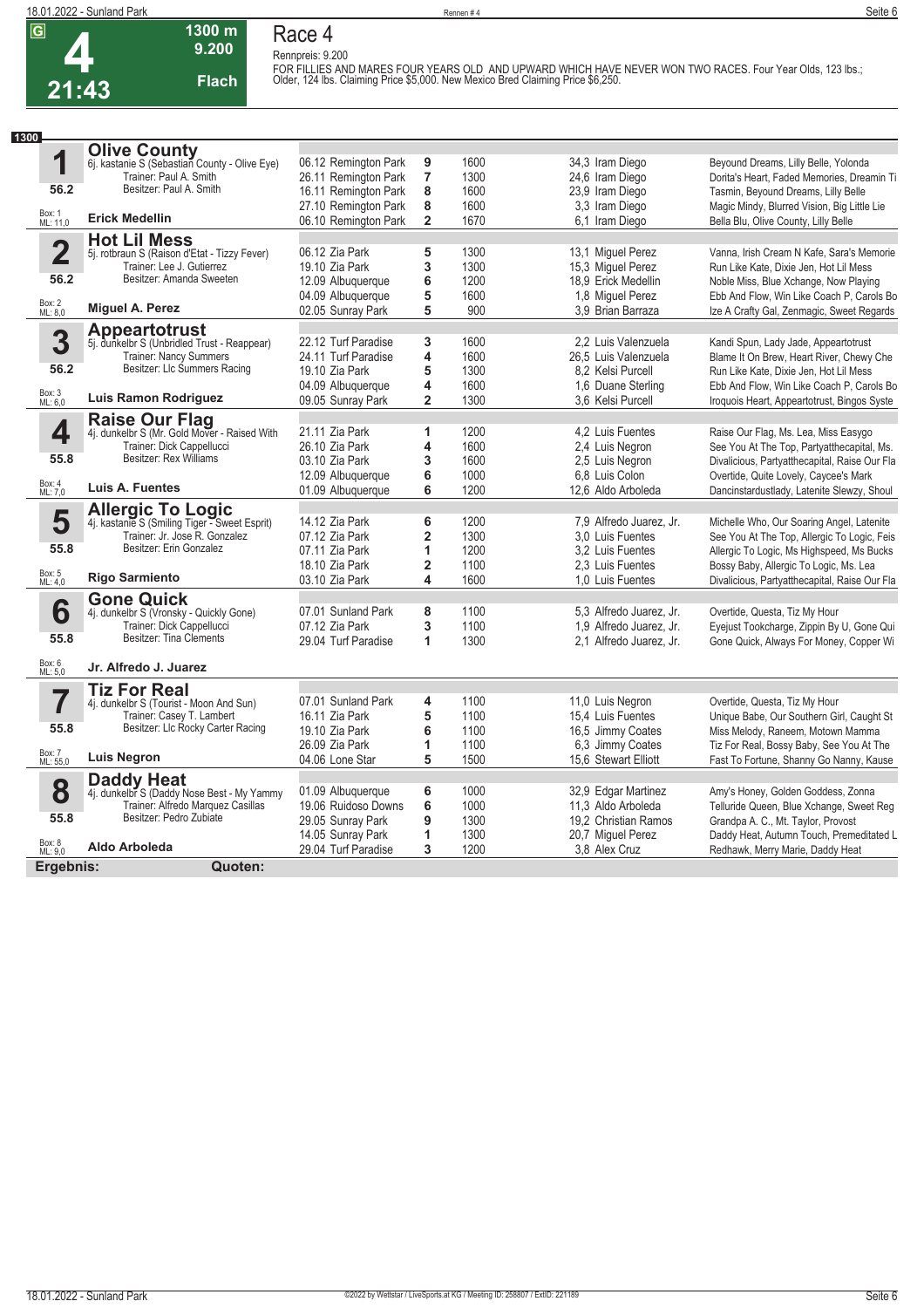**Race 5 Rennpreis: 8.600**

**1200 m 8.600** 

**Flach**

| 2:09 |  |
|------|--|

**FOR MAIDENS, FILLIES AND MARES FOUR YEARS OLD AND UPWARD. Weight, 124 lbs. Claiming Price \$6,500. New Mexico Bred Claiming Price \$8,000.** 

| 1200                |                                                                                                                                        |                                            |                |              |                                            |                                                                                          |
|---------------------|----------------------------------------------------------------------------------------------------------------------------------------|--------------------------------------------|----------------|--------------|--------------------------------------------|------------------------------------------------------------------------------------------|
|                     | <b>Flaming Besitos</b>                                                                                                                 |                                            |                |              |                                            |                                                                                          |
| 1                   | 4j. kastanie S (Laugh Track - Besitos)<br>Trainer: Robert Van Crowell                                                                  | 25.10 Zia Park                             | 6              | 1000         | 30,7 Tracy Hebert                          | Caycee's Mark, Reappearing, For Markeese                                                 |
| 56.2                | Besitzer: Crowell, Robert Van And Blaz                                                                                                 | 04.09 Ruidoso Downs<br>06.08 Ruidoso Downs | 5<br>6         | 1100<br>1000 | 16,0 Tracy Hebert<br>13,7 Alfredo Sigala   | Closing Time Cutie, Eyejust Tookcharge, Bi<br>Noble Miss, Closing Time Cutie, Tiz My Hou |
|                     |                                                                                                                                        | 25.07 Ruidoso Downs                        | 4              | 1100         | 14,1 Hector Aldrete                        | Unbridled Diva, Attacking Girl, Sassy Queen                                              |
| Box: 1<br>ML: 7,0   | Miguel A. Perez                                                                                                                        | 18.06 Ruidoso Downs                        | 6              | 1100         | 16,7 Jimmy Coates                          | Carmon's Dance, Attacking Girl, Run Like K                                               |
|                     | <b>Maria's Tower</b>                                                                                                                   |                                            |                |              |                                            |                                                                                          |
| $\overline{2}$      | 4j. dunkelbr S (Proud Tower Too - Mother Mari                                                                                          | 07.11 Zia Park                             | 7              | 1200         | 33,4 Luis Rodriguez                        | Allergic To Logic, Ms Highspeed, Ms Bucks                                                |
|                     | Trainer: Filiberto Quiroz                                                                                                              | 12.10 Zia Park                             | 8              | 1100         | 11,7 Luis Rodriguez                        | Eyejust Tookcharge, Sweet Regards, Our Is                                                |
| 56.2                | Besitzer: Marina Velazquez                                                                                                             | 01.09 Albuquerque                          | 4              | 1200         | 16,4 Luis Rodriguez                        | Our Time To Shine, Sweet Regards, Ms Hig                                                 |
| Box: 2<br>ML: 16,0  | Luis Ramon Rodriguez                                                                                                                   | 18.08 Albuquerque                          | 5              | 1100         | 17,1 Luis Rodriguez                        | Win Like Coach P, Desert Ghost, Dani's Cat                                               |
|                     |                                                                                                                                        |                                            |                |              |                                            |                                                                                          |
|                     | <b>Ziva Da'vid</b>                                                                                                                     | 12.12 Zia Park                             |                | 1200         |                                            |                                                                                          |
| 3                   | 4j. rotbraun S (Attila's Storm - Explosive Peac<br>Trainer: Dick Cappellucci                                                           | 15.11 Zia Park                             | 5<br>2         | 1200         | 2,3 Luis Negron<br>.9 Luis Fuentes         | Special Pride, Rox From Navarone, Bella Y<br>Michelle Who, Ziva Da'vid, Gee Etta         |
| 56.2                | Besitzer: Robertson, Glen And Cappell                                                                                                  | 19.10 Zia Park                             | 2              | 1200         | .6 Luis Fuentes                            | Max A Million Rss, Ziva Da'vid, Ms Highspe                                               |
|                     |                                                                                                                                        | 12.09 Albuquerque                          | 4              | 1000         | 10,1 Enrique Gomez                         | Overtide, Quite Lovely, Caycee's Mark                                                    |
| Box: 3<br>ML: 5,0   | Luis A. Fuentes                                                                                                                        | 01.09 Albuquerque                          | 5              | 1200         | 7,0 Enrique Gomez                          | Dancinstardustlady, Latenite Slewzy, Shoul                                               |
|                     | <b>Platinum Greek</b>                                                                                                                  |                                            |                |              |                                            |                                                                                          |
| 4                   | 4j. grau/bra S (Platinum Pharaoh - Subtle Gre                                                                                          | 02.01 Sunland Park                         | 3              | 1100         | 12,4 Jimmy Coates                          | Miss Easygo, Icy Cape, Platinum Greek                                                    |
|                     | Trainer: Sr. Clifford C. Lambert                                                                                                       | 07.11 Zia Park                             | 5              | 1200         | 28,4 Jose Vasquez                          | Allergic To Logic, Ms Highspeed, Ms Bucks                                                |
| 56.2                | Besitzer: Curt Robert Elliott                                                                                                          | 27.08 Ruidoso Downs                        | 6              | 1100         | 36.0 Christian Ramos                       | He's A Hit, Latenite Gold, Whiskey Therapy                                               |
| Box: 4<br>ML: 7,0   | <b>Rigo Sarmiento</b>                                                                                                                  | 30.07 Ruidoso Downs                        | $\overline{7}$ | 1100         | 22,0 Christian Ramos                       | Punctual Alarm, Caught Stealing, Shouldab                                                |
|                     |                                                                                                                                        |                                            |                |              |                                            |                                                                                          |
|                     | <b>Spankey Thunder</b><br>4j. dunkelbr S (Spankey Come Home - Thund                                                                    | 17.09 Albuquerque                          |                | 1200         | 47,2 Christian Ramos                       | Dixie Jen, Sweet Regards, Max A Million Rs                                               |
| 5                   | Trainer: Alfredo Marquez Casillas                                                                                                      | 01.09 Albuquerque                          | 9<br>8         | 1200         | 62,3 Christian Ramos                       | Our Time To Shine, Sweet Regards, Ms Hig                                                 |
| 56.2                | Besitzer: Alejandra Flaco                                                                                                              | 22.08 Albuquerque                          | 8              | 1100         | 31,8 Casey Chavez                          | Partypartyartie, Katrina Classic, Max A Millio                                           |
|                     |                                                                                                                                        | 27.06 Ruidoso Downs                        | 7              | 1100         | 35.4 Christian Ramos                       | Urge, Eyejust Tookcharge, Zippin By U                                                    |
| Box: 5<br>ML: 13,0  | Gerardo Vera                                                                                                                           | 11.06 Ruidoso Downs                        | 9              | 1100         | 31,3 Jimmy Coates                          | Feisty Foxey, Tee Shot Dolly, W F La Vena                                                |
|                     |                                                                                                                                        |                                            |                |              |                                            |                                                                                          |
| 6                   | <b>Long Ranger</b><br>5j. rotbraun S (Tonalist - La Grange)                                                                            | 29.11 Zia Park                             | 6              | 1300         | 22,4 Luis Negron                           | The Time's Right, Ms. Lea, Partyatthecapital                                             |
|                     | Trainer: Dick Cappellucci                                                                                                              | 21.11 Zia Park                             | 5              | 1200         | 1.1 Francisco Amparan                      | Raise Our Flag, Ms. Lea, Miss Easygo                                                     |
| 56.2                | Besitzer: Kevin Wells                                                                                                                  | 07.11 Zia Park                             | 4              | 1200         | 15,7 Casey Chavez                          | Allergic To Logic, Ms Highspeed, Ms Bucks                                                |
| Box: 6<br>ML: 13,0  | <b>Luis Negron</b>                                                                                                                     |                                            |                |              |                                            |                                                                                          |
| 7<br>56.2           | <b>Travelin Lady</b><br>4j. rotbraun S (Spinning Touch - Clear Creek<br>Trainer: Arturo Chavez<br>Besitzer: Jeanne And Michael A. Fuhs |                                            |                |              |                                            |                                                                                          |
| Box: 7<br>ML: 11,0  | <b>Frank Reyes</b>                                                                                                                     |                                            |                |              |                                            |                                                                                          |
|                     | <b>High On Life</b>                                                                                                                    |                                            |                |              |                                            |                                                                                          |
| 8                   | 6j. kastanie S (To Honor And Serve - Dixie Wa                                                                                          | 02.01 Sunland Park                         | 7              | 1100         | 31,3 Ron Beverly Jr.                       | Miss Easygo, Icy Cape, Platinum Greek                                                    |
| 56.2                | Trainer: Don A. Young<br>Besitzer: Choya Young                                                                                         | 30.11 Zia Park                             | 6              | 1200         | 89,3 Ron Beverly Jr.                       | Brandistyled, Hematite, Fi Fi d'Oro                                                      |
|                     |                                                                                                                                        | 15.11 Zia Park<br>04.09 Ruidoso Downs      | 7<br>4         | 1200<br>1100 | 74.1 Rodolfo Guerra<br>16,8 Luis Rodriguez | Michelle Who. Ziva Da'vid. Gee Etta<br>Closing Time Cutie, Eyejust Tookcharge, Bi        |
| Box: 8<br>ML: 16,0  | Ron Beverly Jr.                                                                                                                        | 08.12 Zia Park                             | 8              | 1100         | 35.7 Jacquelyn Bobroff                     | Zoe's Goldlady, Quandary, Heavenly Arch                                                  |
|                     |                                                                                                                                        |                                            |                |              |                                            |                                                                                          |
| 9                   | <b>Icy Cape</b><br>6j. rotbraun S (Ice Box - Cape Cordillera)                                                                          | 02.01 Sunland Park                         | 2              | 1100         | 9.5 Roimes Chirinos                        | Miss Easygo, Icy Cape, Platinum Greek                                                    |
|                     | Trainer: Paul A. Smith                                                                                                                 | 15.12 Remington Park                       | 3              | 1600         | 10.9 Jose Medina                           | Silver Legacy, It's Inevitable, Icy Cape                                                 |
| 56.2                | Besitzer: III Billy H. Seelbach                                                                                                        | 04.12 Remington Park                       | 7              | 1200         | 9,4 Jose Medina                            | Smoking Guitar, Dede's Trick, It's Inevitable                                            |
|                     |                                                                                                                                        | 20.11 Remington Park                       | 2              | 1600         | 7.4 Weston Hamilton                        | Harpers Vision, Icy Cape, Moonshine Lily                                                 |
| Box: 9<br>ML: 55,0  | <b>Roimes Chirinos</b>                                                                                                                 | 27.10 Remington Park                       | 8              | 1200         | 3,5 Iram Diego                             | Sweet Smokin Gal, Mystical Matilda, Smoki                                                |
| 4                   | <b>Desert Beauty</b>                                                                                                                   |                                            |                |              |                                            |                                                                                          |
|                     | 4j. dunkelbr S (Oxbow - La Belle Epoque)<br>Trainer: Jr. Jose R. Gonzalez                                                              | 06.12 Zia Park                             | 5              | 1100         | 16,9 Alfredo Sigala                        | Ms Bucksnort, Shadow Jumper, Sweet Req                                                   |
| 56.2                | Besitzer: Anthony J. Trujillo                                                                                                          |                                            |                |              |                                            |                                                                                          |
|                     |                                                                                                                                        |                                            |                |              |                                            |                                                                                          |
| Box: 10<br>ML: 9,0  | Jr. Alfredo J. Juarez                                                                                                                  |                                            |                |              |                                            |                                                                                          |
|                     | <b>Cathryn Valentina</b>                                                                                                               |                                            |                |              |                                            |                                                                                          |
| 1                   | 4j. dunkelbr S (Ten A Penny - Honey Do It)                                                                                             | 12.12 Zia Park                             | 8              | 1200         | 42,1 Francisco Amparan                     | Special Pride, Rox From Navarone, Bella Y                                                |
|                     | Trainer: Bart G. Hone<br>Besitzer: Kerry Showalter                                                                                     | 21.11 Zia Park                             | $\overline{7}$ | 1200         | 13,4 Francisco Amparan                     | Bikini Time, Shouldabeenacowgal, Reappea                                                 |
|                     |                                                                                                                                        |                                            |                |              |                                            |                                                                                          |
| 56.2                |                                                                                                                                        |                                            |                |              |                                            |                                                                                          |
| Box: 11<br>ML: 16,0 | <b>Francisco Amparan</b>                                                                                                               |                                            |                |              |                                            |                                                                                          |
|                     |                                                                                                                                        |                                            | 10             |              |                                            |                                                                                          |
|                     | <b>D Oro Canyon</b><br>4j. rotbraun S (Musaiter - Princess Di J W)<br>Trainer: Jeff D. Hudson                                          | 01.09 Albuquerque                          |                | 1200         | 35,1 Gustavo Herrera                       |                                                                                          |
| 54.0                | Besitzer: Bobby M. McMeans                                                                                                             |                                            |                |              |                                            |                                                                                          |
|                     |                                                                                                                                        |                                            |                |              |                                            | Our Time To Shine, Sweet Regards, Ms Hig                                                 |
| Box: 12<br>ML: 21,0 | <b>Erick Medellin</b>                                                                                                                  |                                            |                |              |                                            |                                                                                          |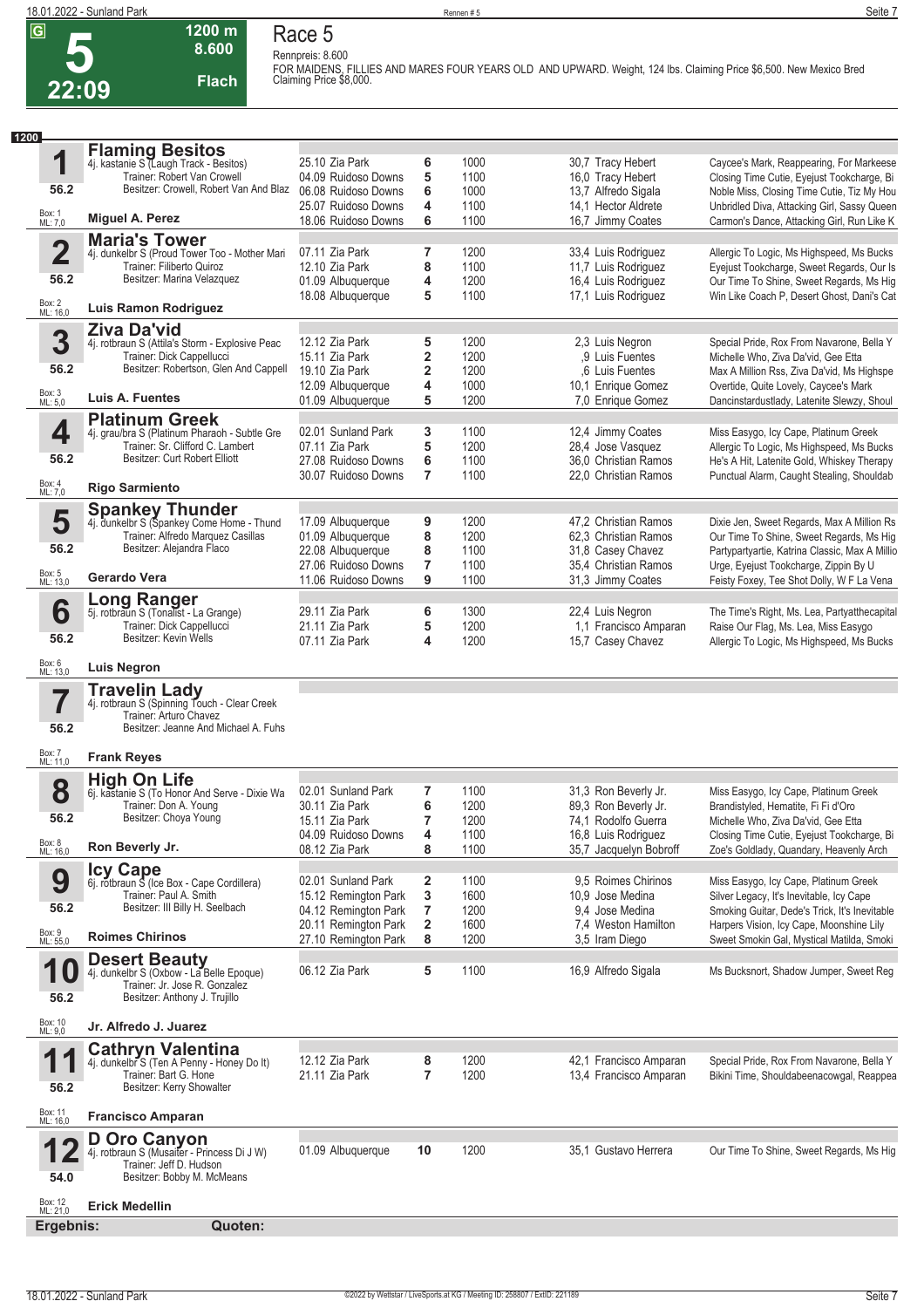**6**

**22:37**

# **900 m**

**Race 6**

**14.300 Flach**

**Rennpreis: 14.300** FOR FOUR YEAR OLDS AND UPWARD WHICH HAVE NOT WON A RACE SINCE JANUARY 1, 2021 OR WHICH HAVE NEVER WON<br>FOUR RACES. Four Year Olds, 123 Ibs.; Older, 124 Ibs. Claiming Price \$10,000 (Maiden Races Not Considered in Eligibility

| 900                     |                                                                          |                      |                         |      |                     |                         |                                                                                    |
|-------------------------|--------------------------------------------------------------------------|----------------------|-------------------------|------|---------------------|-------------------------|------------------------------------------------------------------------------------|
|                         | <b>Hook Em</b>                                                           |                      |                         |      |                     |                         |                                                                                    |
| 1                       | 11j. kastanie H (Giant's Causeway - Mattieand                            | 02.01 Sunland Park   | 6                       | 795  |                     | 18,4 Francisco Amparan  | Freedom Flash, My Onetime Corona, Clear                                            |
|                         | Trainer: Alberto Amparan                                                 | 16.11 Zia Park       | 9                       | 1200 |                     | 32,4 Francisco Amparan  | On A Warpath, Arimony, Courage N Order                                             |
| 56.2                    | Besitzer: Amparan Racing                                                 | 08.11 Zia Park       | 5                       | 1000 |                     | 31,8 Francisco Amparan  | Patriot, Cairo King, Vroysky                                                       |
|                         |                                                                          | 08.05 Sunray Park    | 1                       | 900  |                     | 13,7 Francisco Amparan  | Hook Em, Quite Peace, Red Wes                                                      |
| Box: 1<br>ML: 9,0       | <b>Francisco Amparan</b>                                                 | 02.05 Sunray Park    | 8                       | 900  |                     | 45,5 Francisco Amparan  | B S Cyclotron, Lariat, Wheredoesthecashgo                                          |
|                         |                                                                          |                      |                         |      |                     |                         |                                                                                    |
| $\overline{\mathbf{2}}$ | <b>Ize A Crafty Gal</b><br>7j. grau/bra S (Hold Me Back - Crafty Gal)    | 06.12 Zia Park       | $\overline{\mathbf{2}}$ | 900  | 5.5 Hector Aldrete  |                         | Yes Itsa Star, Ize A Crafty Gal, Slick It Up                                       |
|                         | Trainer: Alvaro Hinojos                                                  | 08.11 Zia Park       | 6                       | 1000 | 40,1 Hector Aldrete |                         | Patriot, Cairo King, Vroysky                                                       |
| 54.0                    | Besitzer: Alvaro Hinojos                                                 | 11.10 Zia Park       | $\overline{\mathbf{c}}$ | 1000 | 4.8 Hector Aldrete  |                         | Flyin Falynn, Bully Baby, Ize A Crafty Gal                                         |
|                         |                                                                          | 19.09 Albuquerque    | 3                       | 1300 | 7,7 Hector Aldrete  |                         | Shugs Charlie, Autumn Touch, Ize A Crafty                                          |
| Box: 2<br>ML: 5,0       | <b>Hector Aldrete</b>                                                    | 09.09 Albuquerque    | $\overline{7}$          | 1100 | 4 Miquel Perez      |                         | Peaceoutyourhonor, Carrie's Success, Donn                                          |
|                         |                                                                          |                      |                         |      |                     |                         |                                                                                    |
| 3                       | <b>Launch Light Dream</b><br>6j. rotbraun W (Woke Up Dreamin - Launch Li | 29.11 Zia Park       | 10                      | 1100 | 7,8 Luis Rodriguez  |                         | Mainframe Judy, Discreet Tiger, E Bar Gold                                         |
|                         | Trainer: Alberto Amparan                                                 | 07.11 Zia Park       | 2                       | 1000 |                     | 8,2 Francisco Amparan   | Tyger Tennessee, Launch Light Dream, Mig                                           |
| 56.2                    | Besitzer: Jorge Vasquez                                                  | 25.10 Zia Park       | 3                       | 1100 |                     | 4,8 Francisco Amparan   | Reining Pesos, Discreet Tiger, Launch Light                                        |
|                         |                                                                          | 27.09 Zia Park       | 7                       | 1100 |                     | 23,6 Francisco Amparan  | Sweet River Baines, Take Me For A Spin, F                                          |
| Box: 3<br>ML: 11,0      | Luis Ramon Rodriguez                                                     |                      | 2                       | 1100 |                     | 9.2 Francisco Amparan   |                                                                                    |
|                         |                                                                          | 28.08 Albuquerque    |                         |      |                     |                         | Cairo King, Launch Light Dream, Daddy Wh                                           |
|                         | <b>Valentine Divine</b>                                                  |                      |                         |      |                     |                         |                                                                                    |
| 4                       | 8j. kastanie W (Divine Park - Mountain Buddie                            | 01.08 Ruidoso Downs  | 1                       | 1000 | 2.0 Tracy Hebert    |                         | Valentine Divine, Jim Edd Who, Mighty Oak                                          |
|                         | Trainer: Michael W. Joiner<br>Besitzer: Jess, F. Burner And Stubbs,      | 18.06 Lone Star      | 7                       | 1300 | 6.1 David Cabrera   |                         | Optimal, Singandcryindubai, Iza Daddy                                              |
| 56.2                    |                                                                          | 23.05 Lone Star      | 3                       | 1100 |                     | 3.8 Ramon Vazquez       | Tale Of A Storm, Boston Repo, Valentine Di                                         |
|                         |                                                                          | 26.01 Turf Paradise  | 2                       | 1200 |                     | 21,4 Alejandro Medellin | Cool Edge, Valentine Divine, Linemans Che                                          |
| Box: 4<br>ML: 6,0       | Jorge Carreno                                                            | 27.11 Remington Park | 8                       | 1200 | 14,7 Orlando Mojica |                         | Onomatopoeia, Top Brass, Kristo                                                    |
|                         | <b>Mighty Oaks Magic</b>                                                 |                      |                         |      |                     |                         |                                                                                    |
| 5                       | 7j. kastanie W (Justin Phillip - Contrition)                             | 05.12 Zia Park       | 5                       | 795  |                     | 32,8 Alejandro Medellin | Cleared Furr Takeoff, Bigg Jack, Noreason                                          |
|                         | Trainer: Francisco Magana Padilla                                        | 14.11 Zia Park       | 7                       | 1000 | 12,6 Luis Rodriguez |                         | War Wounds, Discreet Tiger, Champito                                               |
| 56.2                    | Besitzer: Francisco J. Magana                                            | 07.11 Zia Park       | 3                       | 1000 | 14,2 Casey Chavez   |                         | Tyger Tennessee, Launch Light Dream, Mig                                           |
|                         |                                                                          | 25.10 Zia Park       | 5                       | 1100 | 6,3 Casey Chavez    |                         | Reining Pesos, Discreet Tiger, Launch Light                                        |
| Box: 5<br>ML: 13,0      | <b>Frank Reyes</b>                                                       | 04.10 Zia Park       | 5                       | 795  | 16,0 Luis Rodriguez |                         | You Buy I Fly V, Uncle Gus Boss, Cartels Jo                                        |
|                         |                                                                          |                      |                         |      |                     |                         |                                                                                    |
| 6                       | Tyger Tennessee<br>6j. grau/bra W (Stellar Rain - Bonita Tyger)          | 07.11 Zia Park       | 1                       | 1000 |                     | 4,1 Alfredo Juarez, Jr. | Tyger Tennessee, Launch Light Dream, Mig                                           |
|                         | Trainer: Lee J. Gutierrez                                                | 12.09 Albuquerque    | 4                       | 1100 |                     | 7,8 Alejandro Medellin  | Tapped To The Max, Mainframe Judy, Sout                                            |
| 56.2                    | Besitzer: Amanda Sweeten                                                 | 15.08 Albuquerque    | 5                       | 1100 |                     | 4,6 Alejandro Medellin  | Full Of Drive, Hit Btween The Ice, Move It M                                       |
|                         |                                                                          | 24.07 Ruidoso Downs  | 3                       | 795  | 6,0 Alfredo Sigala  |                         | Why Buy The Cow, Dan The Flashman, Tyg                                             |
| Box: 6<br>ML: 4,0       | Jr. Alfredo J. Juarez                                                    | 16.05 Sunray Park    | 5                       | 900  | 3.6 Enrique Gomez   |                         | Big Hitter, Mister Kowen, Southwestern Hop                                         |
|                         | <b>Patriot</b>                                                           |                      |                         |      |                     |                         |                                                                                    |
|                         | 6j. rotbraun H (Speightstown - Deep Feeling)                             | 08.11 Zia Park       | 1                       | 1000 | 1,7 Luis Fuentes    |                         | Patriot, Cairo King, Vroysky                                                       |
|                         | Trainer: Casey T. Lambert                                                | 26.09 Zia Park       | 1                       | 1000 | 4.1 Jimmy Coates    |                         | Patriot, Vroysky, Desert Danger                                                    |
| 56.2                    | Besitzer: Llc Rocky Carter Racing                                        | 11.09 Albuquerque    | 6                       | 795  | 3,3 Jimmy Coates    |                         | Cant Afford Not To, Sombra Negra, Big Run                                          |
|                         |                                                                          | 20.06 Ruidoso Downs  | $\overline{\mathbf{c}}$ | 1100 | 9.1 Kelsi Purcell   |                         | Baytown Macca, Patriot, Cerveza                                                    |
| Box: 7<br>ML: 22,0      | Luis A. Fuentes                                                          | 22.08 Gil            | 4                       | 795  |                     | 11,5 Alfredo Contreras  | My Favorite Sign, Tale Of A Storm, Kw Cow                                          |
|                         |                                                                          |                      |                         |      |                     |                         |                                                                                    |
|                         | <b>White Walls</b>                                                       | 29.11 Zia Park       | 9                       | 1100 | 41,4 J. Villanueva  |                         |                                                                                    |
| 8                       | 8j. kastanie W (Seeking A Home - Isolde)<br>Trainer: Adam Uballe         | 14.11 Zia Park       | 9                       | 1000 | 28,0 Alfredo Sigala |                         | Mainframe Judy, Discreet Tiger, E Bar Gold<br>War Wounds, Discreet Tiger, Champito |
| 56.2                    | Besitzer: Patrick Sawyer                                                 |                      |                         |      |                     |                         |                                                                                    |
|                         |                                                                          | 27.03 Sam Houston    | 9                       | 1000 | 84,1 Ezequiel Lara  |                         | Calle Kingpin, Future Ruler, Tough Charlie                                         |
| Box: 8<br>ML: 21,0      | <b>Juan Carlos Rivas</b>                                                 | 04.03 Sam Houston    | 8<br>6                  | 1600 | 123,8 Ezequiel Lara |                         | Singapore Flash, Rotation, Henley's Joy                                            |
|                         |                                                                          | 22.01 Sam Houston    |                         | 1000 | 53.1 Eduardo Perez  |                         | Getaloadofthis, Coco Tiger, Geauxcro                                               |
| Ergebnis:               | Quoten:                                                                  |                      |                         |      |                     |                         |                                                                                    |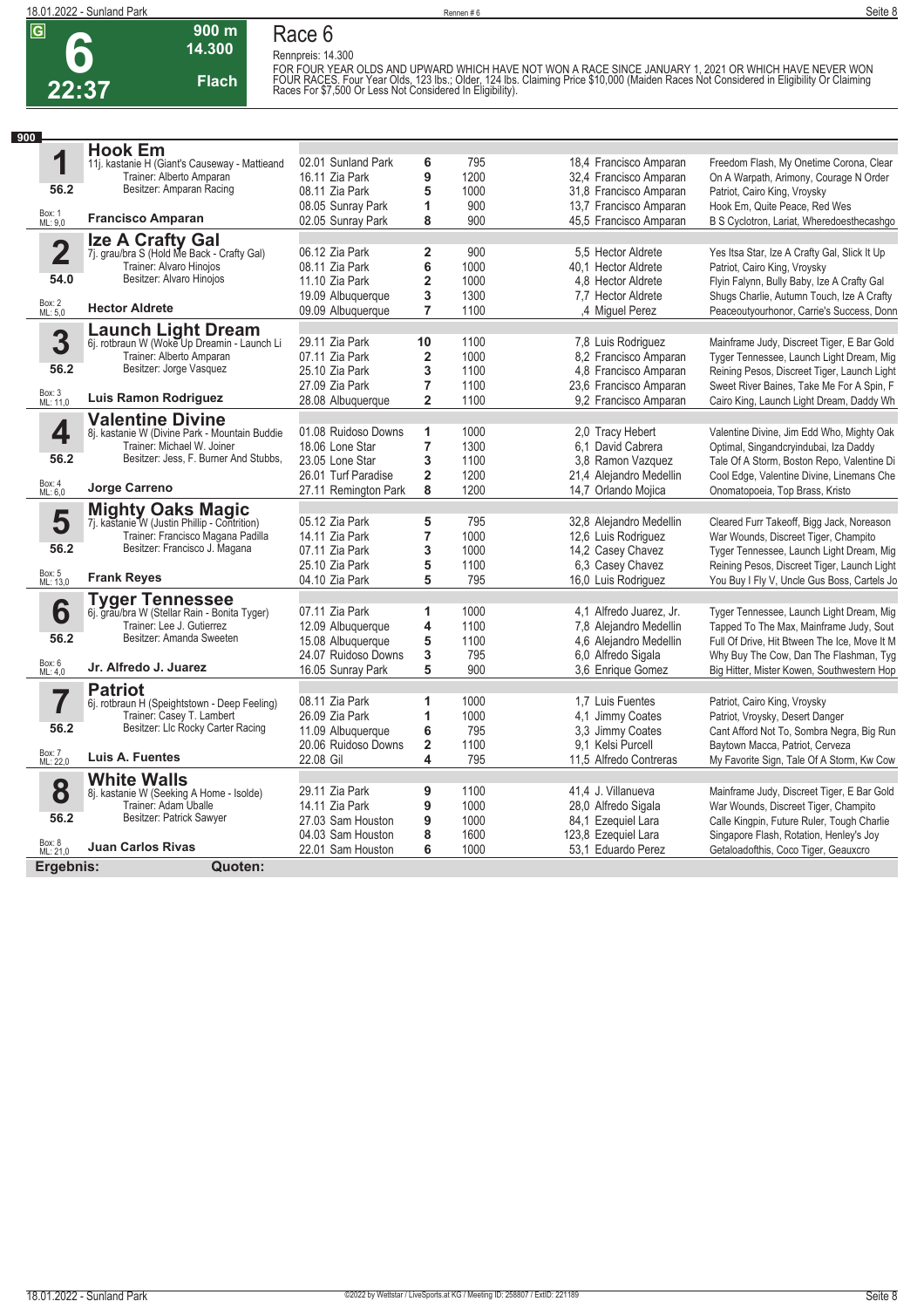**Race 7**

**Rennpreis: 12.200**



**12.200 Flach FOR REGISTERED NEW MEXICO BRED MAIDENS, FOUR YEARS OLD AND UPWARD. Four Year Olds, 123 lbs.; Older, 124 lbs. Claiming Price \$8,000.** 

**1100**

**1 Gold Mist**

5j. grau/bra W (Musaiter - Winter Mist) Trainer: Miguel A. Villalobos Besitzer: Villalobos, Rigoberto Y. And

**1100 m**

| 56.2 | Besitzer: Villalobos, Rigoberto Y. And |
|------|----------------------------------------|
|      |                                        |

| Box: 1<br>ML: 16,0      | <b>Frank Reyes</b>                                                            |                                        |                              |              |                                                  |                                                                                            |
|-------------------------|-------------------------------------------------------------------------------|----------------------------------------|------------------------------|--------------|--------------------------------------------------|--------------------------------------------------------------------------------------------|
|                         | I Am A Soul Man                                                               |                                        |                              |              |                                                  |                                                                                            |
| $\overline{\mathbf{2}}$ | 4j. dunkelbr H (Laugh Track - Rahab Your Sou                                  | 14.11 Zia Park                         | 6                            | 1200         | 17,1 Jose Vasquez                                | Flying Warrior, Seven Rooney, Color Me Go                                                  |
| 55.8                    | Trainer: Bernadette Barrios<br>Besitzer: Samuel Chavez                        | 02.11 Zia Park<br>27.08 Ruidoso Downs  | 10<br>7                      | 1200<br>1100 | 52.7 Aleiandro Medellin<br>25.8 Hector Aldrete   | The Hunk Next Door, Glendora Minecat, Se<br>He's A Hit, Latenite Gold, Whiskey Therapy     |
|                         |                                                                               | 23.07 Ruidoso Downs                    | 9                            | 1000         | 25,1 Casey Chavez                                | Lucky Matt, He's A Hit, Yuuuge Party                                                       |
| Box: 2<br>ML: 21,0      | <b>Alejandro Medellin</b>                                                     |                                        |                              |              |                                                  |                                                                                            |
|                         | <b>Color Me Gone</b>                                                          |                                        |                              |              |                                                  |                                                                                            |
| 3                       | 4j. rotbraun W (Spinning Touch - Go For Heav<br><b>Trainer: Nancy Summers</b> | 04.01 Sunland Park<br>12.12 Zia Park   | $\overline{\mathbf{2}}$<br>8 | 1100<br>1200 | 5,2 Kelsi Purcell<br>21,9 Francisco Amparan      | Seeulatergator, Color Me Gone, Orgullo Mio<br>Bonfire Party, Diabolical Might, Seven Roon  |
| 55.8                    | Besitzer: Kamil Ozhan                                                         | 14.11 Zia Park                         | 3                            | 1200         | 2,5 Francisco Amparan                            | Flying Warrior, Seven Rooney, Color Me Go                                                  |
|                         |                                                                               | 25.08 Albuquerque                      | 5                            | 1600         | 9.1 Gustavo Herrera                              | Si Capitan Mg, Snow In The North, A B Loo                                                  |
| Box: 3<br>ML: 5,0       | <b>Kelsi Purcell</b>                                                          | 15.08 Albuquerque                      | 8                            | 1100         | 31,5 Gustavo Herrera                             | Tucum, Watford, Bonfire Party                                                              |
|                         | <b>Smoken Houdini</b>                                                         |                                        |                              |              |                                                  |                                                                                            |
| 4                       | 5j. grau/bra W (Silver Wagon - Starsapphire)<br>Trainer: Luis C. Rojero       | 04.01 Sunland Park<br>12.12 Zia Park   | 4<br>6                       | 1100<br>1200 | 3,8 Jose Vazquez<br>19.5 Alfredo Juarez, Jr.     | Glendora Minecat, U S N Caden, Hunky Du<br>Bonfire Party, Diabolical Might, Seven Roon     |
| 56.2                    | Besitzer: Joann M. Van Der Geest                                              | 30.11 Zia Park                         | 3                            | 1200         | 1,7 Alfredo Juarez, Jr.                          | Seven Rooney, Palice Revenge, Sandia's B                                                   |
|                         |                                                                               | 16.11 Zia Park                         | 4                            | 1100         | 35,3 Luis Rodriguez                              | Blue Luna Who, Square Root, Ministertomy                                                   |
| Box: 4<br>ML: 13,0      | Jose Miguel Vazquez                                                           | 16.09 Albuquerque                      | 9                            | 1600         | 21,7 Ronney Betancourt                           | Masterclass, Pop Quiz, Time To Rumble                                                      |
|                         | <b>Kiss Me D Oro</b>                                                          |                                        |                              |              |                                                  |                                                                                            |
| 5                       | 4j. dunkelbr W (Musaiter - Kisstin)<br>Trainer: Jeff D. Hudson                | 17.09 Albuquerque<br>04.09 Albuquerque | 4<br>5                       | 1100<br>1300 | 13,4 Francisco Amparan<br>18.5 Francisco Amparan | Stormin L D, Ministertomyheart, Boozymilks<br>Santiago's Tower, Bob'sallwicked, More Fire  |
| 55.8                    | Besitzer: Bobby M. McMeans                                                    | 21.07 Azd                              | 5                            | 1200         | 54,2 Bryson Butterfly                            | Loose Diamond, Stephen James, Brewery                                                      |
|                         |                                                                               | 30.05 Sunray Park                      | 10                           | 900          | 44,1 Christian Ramos                             | Chromatic Jazz, Gambling Cowboy, One M                                                     |
| Box: 5<br>ML: 9,0       | Luis Negron                                                                   |                                        |                              |              |                                                  |                                                                                            |
| 6                       | <b>Jazzie Dream</b>                                                           | 04.01 Sunland Park                     | 6                            | 1100         | 7,4 Ron Beverly Jr.                              | Glendora Minecat, U S N Caden, Hunky Du                                                    |
|                         | 4j. dunkelbr W (Monterey Jazz - Shez Our Dre<br>Trainer: Jim I. Lewis         | 12.12 Zia Park                         | 4                            | 1200         | 44,9 Casey Chavez                                | Bonfire Party, Diabolical Might, Seven Roon                                                |
| 55.8                    | Besitzer: Twisted Sisters Stable                                              | 23.11 Zia Park                         | 5                            | 1600         | 3.2 Rodolfo Guerra                               | Hit A Note, More Firewater, Anxious Indian                                                 |
|                         |                                                                               | 14.11 Zia Park                         | 4                            | 1200         | 7,2 Casey Chavez                                 | Flying Warrior, Seven Rooney, Color Me Go                                                  |
| Box: 6<br>ML: 21,0      | Ron Beverly Jr.                                                               | 16.09 Albuquerque                      | $\overline{7}$               | 1300         | 37,1 Jimmy Coates                                | Secret's Double, Canyon Del Oro, Coming A                                                  |
|                         | <b>Orgullo Mio</b>                                                            |                                        |                              |              |                                                  |                                                                                            |
| 7                       | 4j. grau/bra W (Rapper S S - Teras Baby)<br>Trainer: Ruben Payan              | 04.01 Sunland Park<br>22.11 Zia Park   | 3<br>8                       | 1100<br>1200 | 6,5 Enrique Gomez<br>61,2 Luis Rodriguez         | Seeulatergator, Color Me Gone, Orgullo Mio<br>Coming Abstraction, Diabolical Might, Bonfir |
| 55.8                    | Besitzer: Arturo B. Verastegui                                                | 08.09 Albuquerque                      | 8                            | 1100         | 43,1 Ron Beverly Jr.                             | Watford, Bonfire Party, Latenite Gold                                                      |
|                         |                                                                               | 15.08 Albuquerque                      | 11                           | 1100         | 19,6 Miguel Perez                                | Tucum, Watford, Bonfire Party                                                              |
| Box: 7<br>ML: 7,0       | <b>Enrique Portillo Gomez</b>                                                 |                                        |                              |              |                                                  |                                                                                            |
| 8                       | <b>Seven Rooney</b><br>4j. kastanie W (Alsono - Union Beauty)                 | 12.12 Zia Park                         | 3                            | 1200         | 11,8 Rigo Sarmiento                              | Bonfire Party, Diabolical Might, Seven Roon                                                |
|                         | Trainer: Filiberto Quiroz                                                     | 30.11 Zia Park                         | 4                            | 1200         | 4,4 Rigo Sarmiento                               | Seven Rooney, Palice Revenge, Sandia's B                                                   |
| 55.8                    | Besitzer: Filiberto Quiroz                                                    | 14.11 Zia Park                         | $\overline{\mathbf{2}}$      | 1200         | 5,7 Luis Rodriguez                               | Flying Warrior, Seven Rooney, Color Me Go                                                  |
|                         |                                                                               | 02.11 Zia Park                         | 3                            | 1200         | 72,3 Luis Rodriguez                              | The Hunk Next Door, Glendora Minecat, Se                                                   |
| Box: 8<br>ML: 45,0      | <b>Luis Ramon Rodriguez</b>                                                   | 25.10 Zia Park                         | 8                            | 1600         | 15,7 Luis Rodriguez                              | Flight Speed, Zuni, Abetemarco                                                             |
| 9                       | <b>Tandem Drive</b><br>7j. kastanie W (Jeffries Bay - Go Sophia)              |                                        |                              |              |                                                  |                                                                                            |
|                         | Trainer: Don A. Young                                                         |                                        |                              |              |                                                  |                                                                                            |
| 56.2                    | Besitzer: Choya Young                                                         |                                        |                              |              |                                                  |                                                                                            |
| Box: 9<br>ML: 31,0      | <b>Alfredo Sigala</b>                                                         |                                        |                              |              |                                                  |                                                                                            |
|                         | <b>Wild Firewater</b>                                                         |                                        |                              |              |                                                  |                                                                                            |
| 1<br>U                  | 4j. dunkelbr W (Indian Firewater - Wildcat Doll)                              | 13.12 Zia Park                         | 6                            | 1600         | 8,0 Casey Chavez                                 | More Firewater, Bob'sallwicked, Squallsgho                                                 |
|                         | Trainer: Paul A. Smith                                                        | 07.12 Zia Park                         | 4                            | 1200         | 44,4 Casey Chavez                                | Epic Adventure, Glendora Minecat, Ministert                                                |
| 53.5                    | Besitzer: Paul A. And Michele Smith                                           | 23.11 Zia Park                         | 4<br>5                       | 1600         | 8,4 Casey Chavez                                 | Hit A Note. More Firewater. Anxious Indian                                                 |
| Box: 10<br>ML: 21,0     | <b>Erick Medellin</b>                                                         | 08.11 Zia Park<br>11.10 Zia Park       | 4                            | 1100<br>1000 | 37,4 Casey Chavez<br>9,7 Jose Vasquez            | Quantum Bull, Diabolical Might, Quite Lovel<br>Zippin By U, Silvers Bling, Yuuuge Party    |
|                         | <b>USN Caden</b>                                                              |                                        |                              |              |                                                  |                                                                                            |
| 1                       | 4j. grau/bra H (Rapper S S - Lester's Delight)                                | 04.01 Sunland Park                     | 2                            | 1100         | 3.7 Alfredo Juarez, Jr.                          | Glendora Minecat, U S N Caden, Hunky Du                                                    |
|                         | Trainer: Ruben Payan                                                          | 21.11 Zia Park                         | 3                            | 1100         | 14,1 Alfredo Juarez, Jr.                         | Torrie The Rapper, Glendora Minecat, U S                                                   |
| 55.8                    | Besitzer: Refugio Abraham Holguin                                             | 17.07 Ruidoso Downs                    | 10                           | 1100         | 29.7 Hector Aldrete                              | One Mark, Right Jab, B A Champion                                                          |
| Box: 11<br>ML: 35,0     | Jr. Alfredo J. Juarez                                                         |                                        |                              |              |                                                  |                                                                                            |
| Ergebnis:               | Quoten:                                                                       |                                        |                              |              |                                                  |                                                                                            |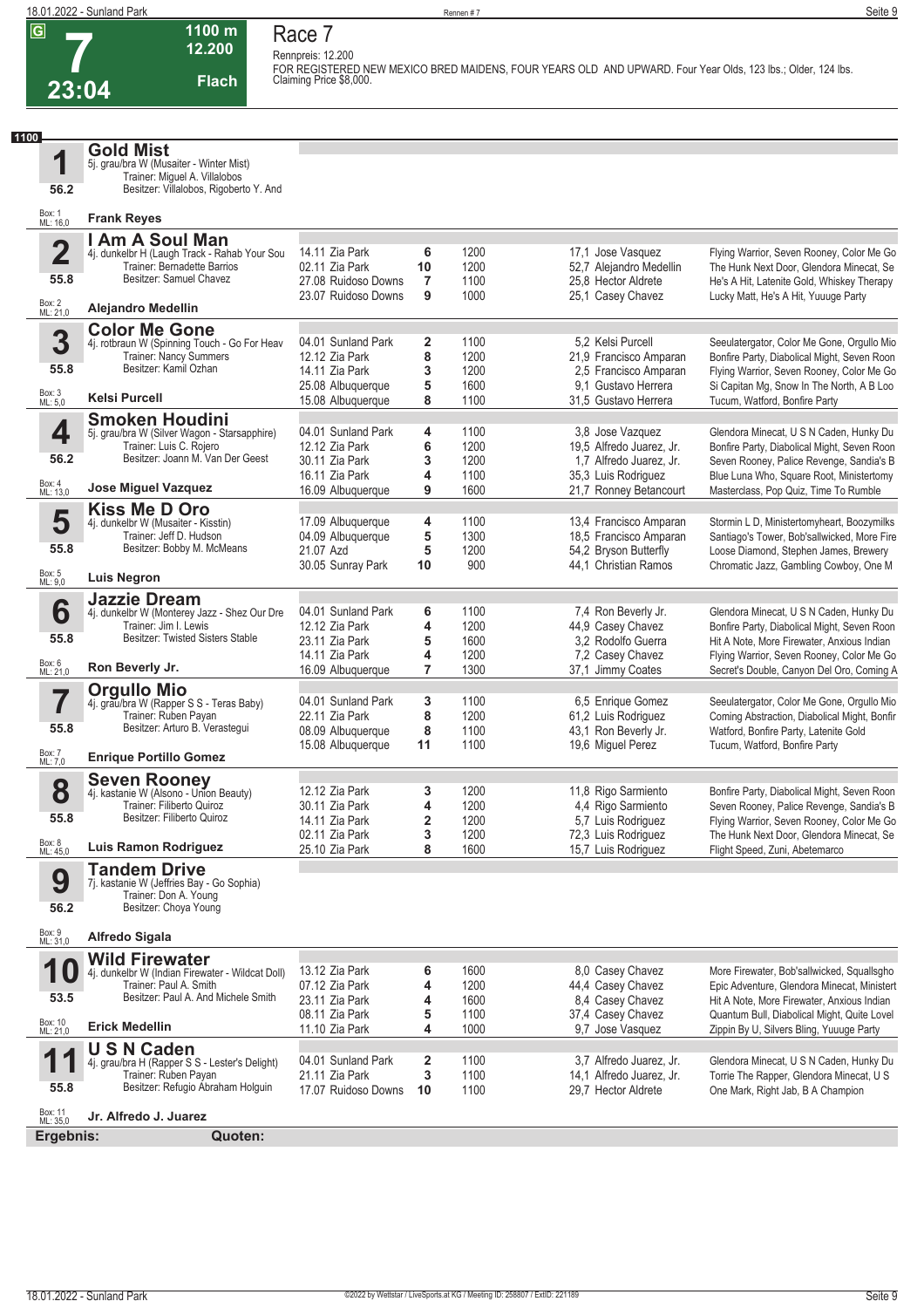### **Race 8 Rennpreis: 32.600**

**1200 m 32.600** 

**Flach**

**FOR REGISTERED NEW MEXICO BRED FOUR YEAR OLDS AND UPWARD WHICH HAVE NEVER WON TWO RACES. Four Year Olds, 123 lbs.; Older, 124 lbs.** 

| 1200 |                          |                                                                    |                     |                         |      |                         |                                              |
|------|--------------------------|--------------------------------------------------------------------|---------------------|-------------------------|------|-------------------------|----------------------------------------------|
|      |                          | <b>Watford</b>                                                     |                     |                         |      |                         |                                              |
|      | 1                        | 4j. rotbraun W (Sway Away - Spooky Night)                          | 05.12 Zia Park      | 3                       | 1100 | 3,5 Alfredo Juarez, Jr. | Santiago's Tower, Artillery Man, Watford     |
|      |                          | Trainer: Lee J. Gutierrez                                          | 15.11 Zia Park      | 4                       | 1300 | 3,0 Luis Negron         | Comet Causey, Gogo Oxbow, Masterclass        |
|      | 55.8                     | Besitzer: Maribel Sepulveda                                        | 04.10 Zia Park      | 5                       | 1200 | 14,8 Alejandro Medellin | Chuckies Chance, Delbert Too, Tucum          |
|      |                          |                                                                    | 08.09 Albuquerque   | 1                       | 1100 | 9,3 Alejandro Medellin  | Watford, Bonfire Party, Latenite Gold        |
|      | Box: 1<br>ML: 11,0       | Jr. Alfredo J. Juarez                                              | 15.08 Albuquerque   | $\overline{\mathbf{2}}$ | 1100 | 6,4 J. Villanueva       | Tucum, Watford, Bonfire Party                |
|      |                          | <b>Time To Rumble</b>                                              |                     |                         |      |                         |                                              |
|      | $\overline{\mathbf{2}}$  | 5j. dunkelbr W (Spinning Touch - Dividend Tim                      | 06.12 Zia Park      | 5                       | 1600 | 19,6 Rodolfo Guerra     | Masterclass, Trust Mando, Elliot             |
|      |                          | Trainer: Ever Olguin                                               | 14.09 Albuquerque   | 3                       | 1600 | 2,7 Rodolfo Guerra      | Dom Wayne, Elliot, Time To Rumble            |
|      | 56.2                     | Besitzer: Charles Holland                                          | 03.09 Albuquerque   | 3                       | 1600 | 5.4 Erick Medellin      | Trust N Prayer, Dom Wayne, Time To Rum       |
|      |                          |                                                                    | 14.08 Albuquerque   | 2                       | 1200 | 28,4 Erick Medellin     | Extremely Wicked, Time To Rumble, Squar      |
|      | Box: 2<br>ML: 9,0        | <b>Luis Negron</b>                                                 | 21.05 Sunray Park   | 6                       | 1300 | 8,0 Aldo Arboleda       | Barbara's Champ, Soulong, Zuni               |
|      |                          |                                                                    |                     |                         |      |                         |                                              |
|      | 3                        | <b>Bonfire Party</b>                                               |                     |                         |      | 6,1 Enrique Gomez       |                                              |
|      |                          | 5j. kastanie W (Latigo Shore - Campfire Party)                     | 31.12 Sunland Park  | 4                       | 1000 |                         | Mr Gold Man, Shio, Infinite Optimism         |
|      | 56.2                     | Trainer: Greg Green<br>Besitzer: Yarbar, R. Dwain And Green,       | 12.12 Zia Park      | 1                       | 1200 | 1,2 Enrique Gomez       | Bonfire Party, Diabolical Might, Seven Roon  |
|      |                          |                                                                    | 22.11 Zia Park      | 3                       | 1200 | 3,8 Enrique Gomez       | Coming Abstraction, Diabolical Might, Bonfir |
|      | Box: 3<br>ML: 6,0        | <b>Enrique Portillo Gomez</b>                                      | 03.10 Zia Park      | $\overline{\mathbf{2}}$ | 1100 | 4,1 Enrique Gomez       | Right Jab, Bonfire Party, Latenite Gold      |
|      |                          |                                                                    | 16.09 Albuquerque   | 4                       | 1300 | 4,2 Enrique Gomez       | Secret's Double, Canyon Del Oro, Coming A    |
|      |                          | <b>Stormin Texason</b>                                             |                     |                         |      |                         |                                              |
|      | 4                        | 4j. dunkelbr W (Attila's Storm - Accomodate)                       | 05.12 Zia Park      | 8                       | 1100 | 4,8 Luis Rodriguez      | Santiago's Tower, Artillery Man, Watford     |
|      |                          | Trainer: Luis C. Rojero                                            | 16.11 Zia Park      | 5                       | 1200 | 26,4 Luis Rodriguez     | Winnies Own, Full Of Drive, Shio             |
|      | 55.8                     | Besitzer: Bob Matney                                               | 24.10 Zia Park      | 4                       | 1600 | 11,8 Luis Rodriguez     | Delbert Too, Right Jab, Elliot               |
|      |                          |                                                                    | 27.09 Zia Park      | 3                       | 1100 | 5,7 Luis Rodriguez      | My Storm Warrior, Hennessy's Squirt, Storm   |
|      | Box: 4<br>ML: 11,0       | <b>Frank Reyes</b>                                                 | 20.08 Albuquerque   | 9                       | 1400 | 5,7 Luis Rodriguez      | All Chrome, Delbert Too, Trust N Prayer      |
|      |                          | <b>All Chrome</b>                                                  |                     |                         |      |                         |                                              |
|      | 5                        | 5j. grau/bra W (Silver Wagon - Prophesize)                         | 20.08 Albuquerque   | 11                      | 1400 | 10,6 Rigo Sarmiento     | All Chrome, Delbert Too, Trust N Prayer      |
|      |                          | Trainer: Lynette Baldwin                                           | 29.05 Sunray Park   | 1                       | 1300 | ,9 Christian Ramos      | All Chrome, Pop Quiz, Don With The Wind      |
|      | 56.2                     | Besitzer: Benjamin G. McDonald                                     | 15.05 Sunray Park   | 2                       | 1300 | 4,7 Alejandro Medellin  | Franks Dehere, All Chrome, Right Jab         |
|      |                          |                                                                    | 09.04 Turf Paradise | 3                       | 1300 | 5,8 Luis Valenzuela     | Tiger's Song, Monarch Woods, All Chrome      |
|      | Box: 5<br>ML: 4,0        | <b>Rigo Sarmiento</b>                                              | 16.03 Turf Paradise | 6                       | 1500 | 11,9 Jimmy Coates       | Addison Boom, Honor Strike, Oculus           |
|      |                          | <b>Secret's Double</b>                                             |                     |                         |      |                         |                                              |
|      | 6                        | 5j. rotbraun W (Copelan's Pache - Double Oh                        | 16.09 Albuquerque   | 1                       | 1300 | 4.1 Luis Colon          | Secret's Double, Canyon Del Oro, Coming A    |
|      |                          | Trainer: Phillip J. Clemmer                                        | 05.09 Albuquerque   | 3                       | 1300 | 5,9 Alejandro Medellin  | Mine That Star, Destiny One, Secret's Doubl  |
|      | 56.2                     | Besitzer: Travis, Catherine And Hajovs                             | 25.08 Albuquerque   | 4                       | 1400 | 9,3 Alejandro Medellin  | Dom Wayne, Coming Abstraction, Right Jab     |
|      |                          |                                                                    | 15.08 Albuquerque   | 4                       | 1100 | 2,6 Alejandro Medellin  | Tucum, Watford, Bonfire Party                |
|      | Box: 6<br>ML: 5,0        | Aldo Arboleda                                                      | 15.05 Sunray Park   | 4                       | 1300 | 3.6 Christian Ramos     | Franks Dehere, All Chrome, Right Jab         |
|      |                          |                                                                    |                     |                         |      |                         |                                              |
|      |                          | <b>Flying Phantom</b>                                              |                     |                         |      |                         |                                              |
|      | 7                        | 7j. dunkelbr W (Vulcan's Pulpit - Suzies Phant                     | 05.12 Zia Park      | 7                       | 1100 | 8.2 Rodolfo Guerra      | Santiago's Tower, Artillery Man, Watford     |
|      | 56.2                     | Trainer: Ever Olguin<br>Besitzer: Dezmer J. Harris                 | 18.10 Zia Park      | 3                       | 1200 | 2.9 Gustavo Herrera     | Lincoln County Kid, Gambling Cowboy, Flyi    |
|      |                          |                                                                    | 15.09 Albuquerque   | $\overline{\mathbf{2}}$ | 1200 | 3.8 Gustavo Herrera     | Winnies Own, Flying Phantom, Digger's Gol    |
|      | Box: 7                   | Alfredo Sigala                                                     | 20.08 Albuquerque   | 5                       | 1100 | 6,4 Enrique Garcia      | Sky Jumper, Tripple Shake, Mt. Taylor        |
|      | ML: 9,0                  |                                                                    | 25.06 Ruidoso Downs | 5                       | 1100 | 6,7 Francisco Amparan   | Awesome Storm, Oakes Crossing, Delbert T     |
|      |                          | <b>Quantum Bull</b>                                                |                     |                         |      |                         |                                              |
|      | 8                        | 4j. kastanie W (King Bull - Fancy Numbers)                         | 31.12 Sunland Park  | 8                       | 1000 | 23,6 Rigo Sarmiento     | Mr Gold Man, Shio, Infinite Optimism         |
|      |                          | Trainer: Danny Morales                                             | 08.11 Zia Park      | 1                       | 1100 | 7,3 Enrique Gomez       | Quantum Bull, Diabolical Might, Quite Lovel  |
|      | 55.8                     | Besitzer: Tucumcari Thoroughbreds                                  | 03.10 Zia Park      | 6                       | 1100 | 4,0 Luis Negron         | Right Jab, Bonfire Party, Latenite Gold      |
|      |                          |                                                                    | 08.09 Albuquerque   | 6                       | 1100 | 12,2 Rigo Sarmiento     | Watford, Bonfire Party, Latenite Gold        |
|      | Box: 8<br>ML: 9,0        | <b>Roimes Chirinos</b>                                             |                     |                         |      |                         |                                              |
|      |                          |                                                                    |                     |                         |      |                         |                                              |
|      | 9                        | Postmanfourtyeight<br>4j. dunkelbr W (Quinton's Gold - Lady Caine) | 30.11 Zia Park      | 7                       | 1200 | 10,3 Roimes Chirinos    | Caucus Rules, Give Em Heck Beck, Raiseb      |
|      |                          | Trainer: Gary W. Cross                                             | 11.11 Zia Park      | 4                       | 1200 | 2,6 Jimmy Coates        | Champ Spirit, Sarge, Cheese Tray             |
|      | 53.5                     | Besitzer: Derrick W. Jenkins                                       | 05.10 Zia Park      | 1                       | 1100 | 2,2 Jimmy Coates        | Postmanfourtyeight, Benjamin Who, Pub        |
|      |                          |                                                                    | 16.09 Albuquerque   | 2                       | 1100 | 14,8 Jimmy Coates       | Champ Spirit, Postmanfourtyeight, Smooth     |
|      | Box: 9<br>ML: 13,0       | <b>Erick Medellin</b>                                              |                     |                         |      |                         |                                              |
|      |                          | <b>Hennessy's Squirt</b>                                           |                     |                         |      |                         |                                              |
|      | 1<br>$\boldsymbol{\psi}$ | 6j. dunkelbr W (Unbridled Trust - Hannah Hen                       | 31.12 Sunland Park  | 9                       | 1000 | 34,9 Erick Medellin     | Mr Gold Man, Shio, Infinite Optimism         |
|      |                          | Trainer: Jr. Kenneth K. Chadborn                                   | 27.09 Zia Park      | 2                       | 1100 | 11,1 Erick Medellin     | My Storm Warrior, Hennessy's Squirt, Storm   |
|      | 56.2                     | Besitzer: Mary Lee Pinkerton                                       | 25.04 Sunray Park   | 3                       | 900  | 2,0 Alejandro Medellin  | Rational d'Oro, Winnies Own, Hennessy's S    |
|      |                          |                                                                    | 12.04 Turf Paradise | 5                       | 1100 | 9,6 Enrique Gomez       | Meet Joe, Herzen, Mr. Tripledouble           |
|      | Box: 10<br>ML: 13,0      | Miguel A. Perez                                                    | 02.03 Turf Paradise | 3                       | 1100 | 6,5 Enrique Gomez       | Have A Lil Pepper, Herzen, Hennessy's Squ    |
|      | Ergebnis:                | Quoten:                                                            |                     |                         |      |                         |                                              |
|      |                          |                                                                    |                     |                         |      |                         |                                              |